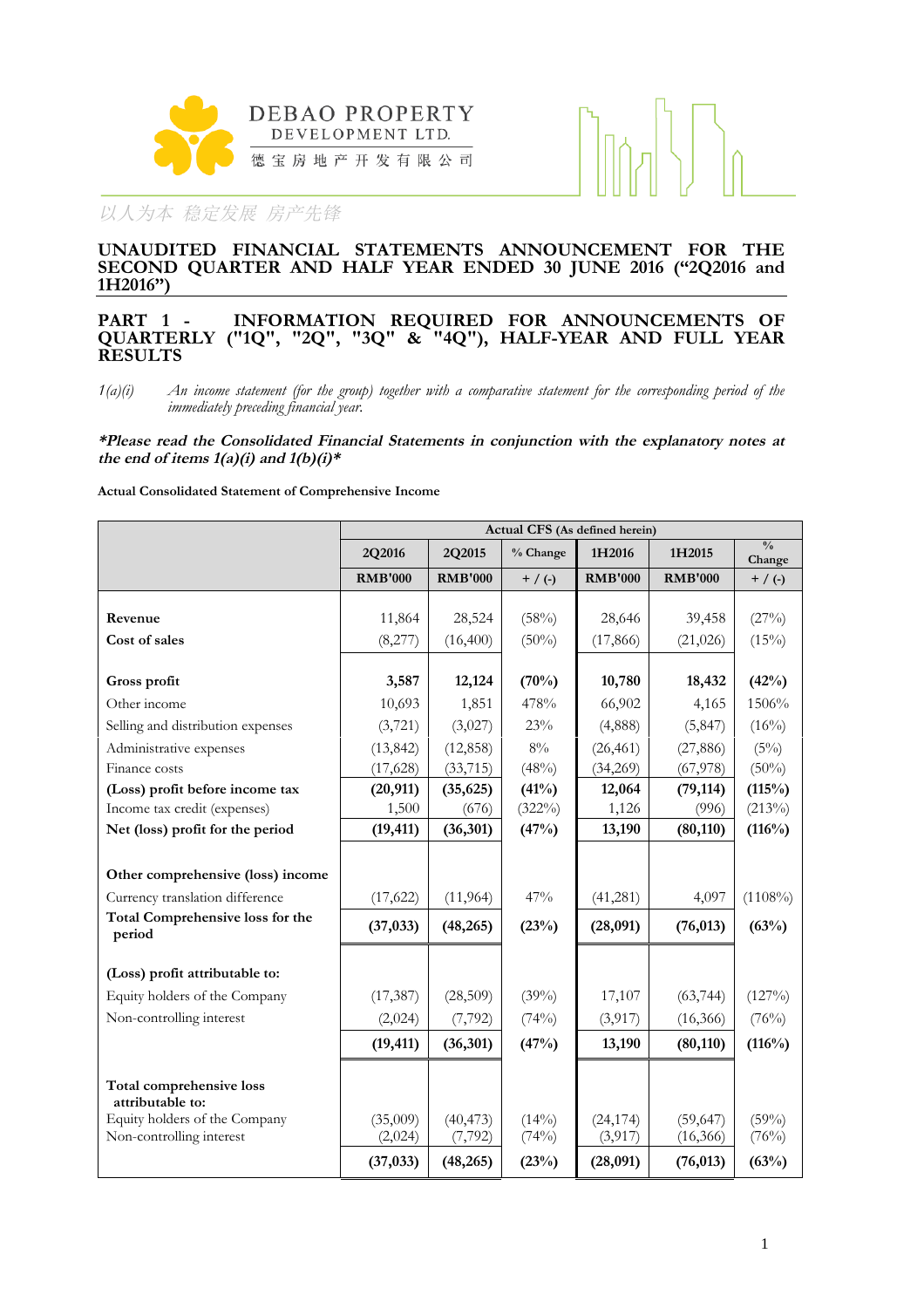



*1(a)(i) An income statement (for the group) together with a comparative statement for the corresponding period of the immediately preceding financial year (continued).* 

#### **Proforma Consolidated Statement of Comprehensive Income**

|                                                   | Proforma CFS (As defined herein) |                |           |                |                |            |  |  |
|---------------------------------------------------|----------------------------------|----------------|-----------|----------------|----------------|------------|--|--|
|                                                   | 2Q2016                           | 2Q2015         | % Change  | 1H2016         | 1H2015         | % Change   |  |  |
|                                                   | <b>RMB'000</b>                   | <b>RMB'000</b> | $+$ / (-) | <b>RMB'000</b> | <b>RMB'000</b> | $+$ / (-)  |  |  |
|                                                   |                                  |                |           |                |                |            |  |  |
| Revenue                                           | 11,864                           | 28,524         | (58%)     | 28,646         | 39,458         | (27%)      |  |  |
| Cost of sales                                     | (7,937)                          | (16, 307)      | $(51\%)$  | (17, 465)      | (20, 742)      | $(16\%)$   |  |  |
| Gross profit                                      | 3,927                            | 12,217         | (68%)     | 11,181         | 18,716         | $(40\%)$   |  |  |
| Other income                                      | 10,693                           | 1,851          | 478%      | 66,902         | 4,165          | 1506%      |  |  |
| Selling and distribution expenses                 | (3,721)                          | (3,027)        | 23%       | (4,888)        | (5,847)        | $(16\%)$   |  |  |
| Administrative expenses                           | (13, 785)                        | (12, 801)      | $8\%$     | (26, 348)      | (27, 773)      | (5%)       |  |  |
| Finance costs                                     | (17, 628)                        | (33, 715)      | (48%)     | (34,269)       | (67,978)       | (50%)      |  |  |
| (Loss) profit before income tax                   | (20, 514)                        | (35, 475)      | (42%)     | 12,578         | (78, 717)      | (116%)     |  |  |
| Income tax (expenses) credit                      | 1,400                            | (713)          | $(296\%)$ | 997            | (1,095)        | $(191\%)$  |  |  |
| Net (loss) profit for the period                  | (19, 114)                        | (36, 188)      | (47%)     | 13,575         | (79, 812)      | (117%)     |  |  |
|                                                   |                                  |                |           |                |                |            |  |  |
| Other comprehensive (loss) income                 |                                  |                |           |                |                |            |  |  |
| Currency translation difference                   | (17, 622)                        | (11, 964)      | 47%       | (41, 281)      | 4,097          | $(1108\%)$ |  |  |
| <b>Total Comprehensive loss for the</b><br>period | (36, 736)                        | (48, 152)      | (24%)     | (27,706)       | (75, 715)      | (63%)      |  |  |
|                                                   |                                  |                |           |                |                |            |  |  |
| (Loss) profit attributable to:                    |                                  |                |           |                |                |            |  |  |
| Equity holders of the Company                     | (17,090)                         | (28, 396)      | $(40\%)$  | 17,492         | (63, 446)      | (128%)     |  |  |
| Non-controlling interest                          | (2,024)                          | (7, 792)       | (74%)     | (3,917)        | (16, 366)      | (76%)      |  |  |
|                                                   | (19, 114)                        | (36, 188)      | (47%)     | 13,575         | (79, 812)      | (117%)     |  |  |
| Total comprehensive loss<br>attributable to:      |                                  |                |           |                |                |            |  |  |
| Equity holders of the Company                     | (34, 712)                        | (40,360)       | $(14\%)$  | (23,789)       | (59, 349)      | $(60\%)$   |  |  |
| Non-controlling interest                          | (2,024)                          | (7, 792)       | (74%)     | (3,917)        | (16, 366)      | (76%)      |  |  |
|                                                   | (36, 736)                        | (48, 152)      | (24%)     | (27,706)       | (75, 715)      | (63%)      |  |  |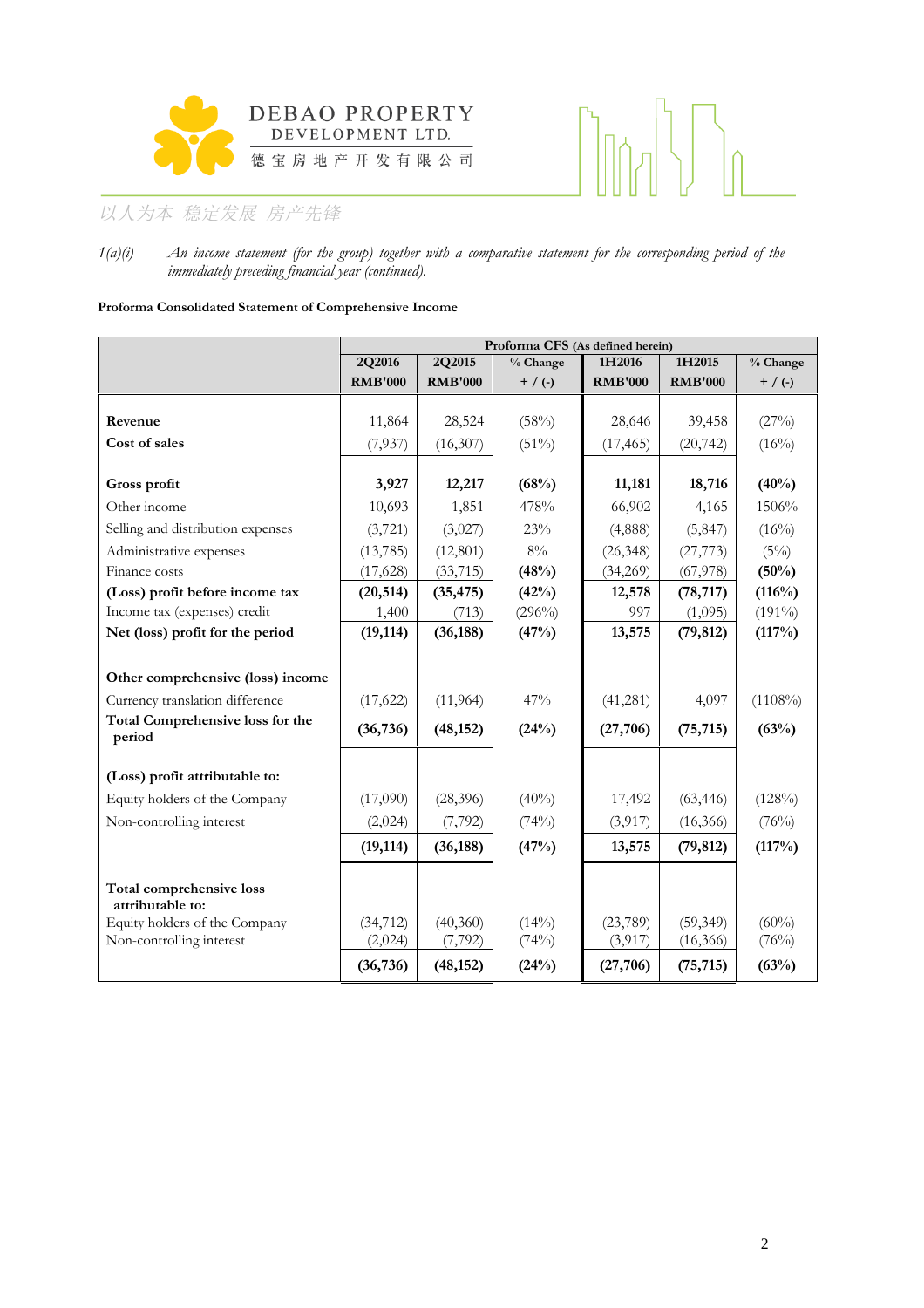



## **Explanatory Notes:**

As a result of the restructuring exercise of our Company and its subsidiaries (the "Group") (the "Restructuring Exercise") for the purpose of the Company's listing on the SGX-ST (the "Invitation"), common control over our operating subsidiaries in the People's Republic of China ("PRC") by our shareholders prior to the Invitation could not be established from the start of 1 January 2006 due to changes in legal ownership of our operating subsidiaries.

Please refer to the section titled "Restructuring Exercise" in our Prospectus dated 31 March 2010 (the "Prospectus") for more details on the Restructuring Exercise.

The application of the purchase method under the Singapore Financial Reporting Standards 103 (the "SFRS 103") for the acquisition of the PRC subsidiaries by our Group requires, *inter alia*, the development properties and property held for sale by the respective PRC subsidiary to be recorded at fair value at the respective dates of acquisition by our Group.

As a result, our gross profits and earnings for the second quarter and half year ended 30 June 2015 ("2Q2015 and 1H2015") and for the second quarter and half year ended 30 June 2016 ("2Q2016 and 1H2016"), as well as future financial periods/years based on the Actual Consolidated Financial Statements (as defined in the Prospectus) would be lower than those that would be prepared under the Proforma Consolidated Financial Statements (as defined in the Prospectus).

Please refer to the risk factor titled "Our gross profits and earnings for FY2009 and future financial periods/years based on the Actual Consolidated Financial Statements would be lower than those that would be prepared under the Proforma Consolidated Financial Statements mainly due to fair value adjustments to our future cost of property development sales in the Actual Consolidated Financial Statements as a result of application of Singapore Financial Reporting Standards 103 - Business Combinations ("SFRS 103")" in our Prospectus for more details.

Accordingly, besides the unaudited consolidated financial statements for 2Q2015, 1H2015, 2Q2016 and 1H2016 (the "Actual Consolidated Financial Statements" or "Actual CFS"), our Company had also prepared the proforma consolidated financial statements for 2Q2015, 1H2015, 2Q2016 and 1H2016 (the "Proforma Consolidated Financial Statements" or "Proforma CFS") for illustrative purposes only, based on certain assumptions and after making certain adjustments to show what the financial results of our Group would have been, if it had been in place since 1 January 2006.

Notwithstanding the above, such notional accounting adjustments (the "Notional Adjustment") have no bearing on the operating cash flow or the cash position of our Group.

An income statement (for the group) together with a comparative statement for the corresponding period of the  $1(a)(i)$ *immediately preceding financial year (continued).*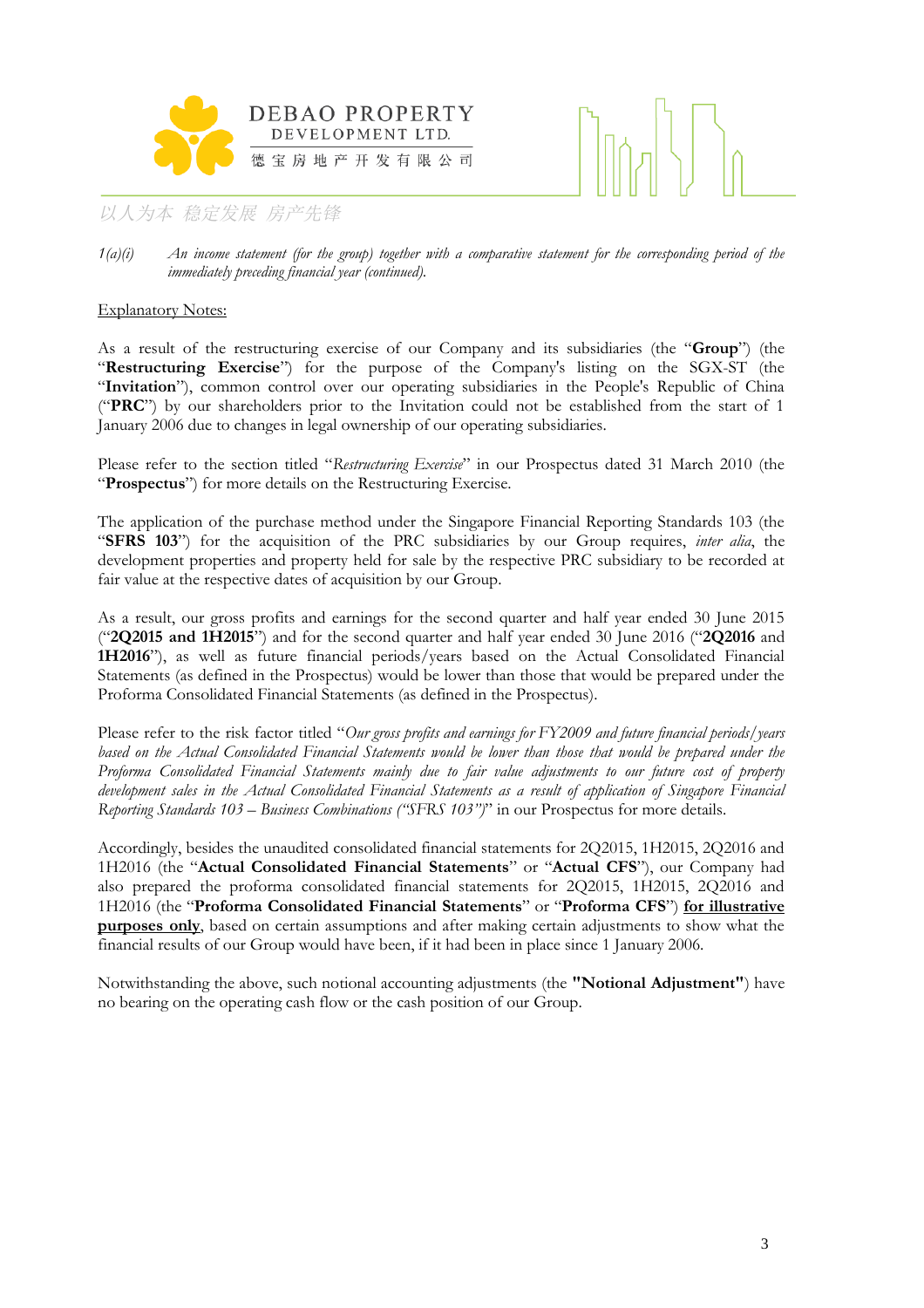

# 

# 以人为本 稳定发展 房产先锋

## *1(a)(ii)* Profit before income tax is arrived at after charging/(crediting):-

|                     | Actual Consolidated Statement of Comprehensive Income |                |            |                |                          |            |  |  |
|---------------------|-------------------------------------------------------|----------------|------------|----------------|--------------------------|------------|--|--|
|                     | 2Q2016                                                | 2Q2015         | $%$ Change | 1H2016         | 1H2015                   | $%$ Change |  |  |
|                     | <b>RMB'000</b>                                        | <b>RMB'000</b> | $+$ / (-)  | <b>RMB'000</b> | <b>RMB'000</b>           | $+$ / (-)  |  |  |
| Depreciation        | 794                                                   | 666            | 19%        | 1,659          | 1,489                    | $11\%$     |  |  |
| Amortisation        | 55                                                    | 56             | (2%)       | 111            | 111                      | $0\%$      |  |  |
| Interest expense    | 17,628                                                | 33,715         | (48%)      | 34,269         | 67,978                   | $(50\%)$   |  |  |
| Interest income     | (1,288)                                               | (1,851)        | $(30\%)$   | (2, 476)       | (4, 165)                 | $(41\%)$   |  |  |
| Exchange (gain)loss | (9,326)                                               |                | $100\%$    | (64,309)       | $\overline{\phantom{0}}$ | 100%       |  |  |

|                     | Proforma Consolidated Statement of Comprehensive Income |                |            |                |                          |           |  |  |
|---------------------|---------------------------------------------------------|----------------|------------|----------------|--------------------------|-----------|--|--|
|                     | 2Q2016                                                  | 2Q2015         | $%$ Change | 1H2016         | 1H2015                   | % Change  |  |  |
|                     | <b>RMB'000</b>                                          | <b>RMB'000</b> | $+$ / (-)  | <b>RMB'000</b> | <b>RMB'000</b>           | $+$ / (-) |  |  |
| Depreciation        | 737                                                     | 609            | $21\%$     | 1,546          | 1,376                    | $12\%$    |  |  |
| Amortisation        | 55                                                      | 56             | (2%)       | 111            | 111                      | $0\%$     |  |  |
| Interest expense    | 17,628                                                  | 33,715         | (48%)      | 34,269         | 67,978                   | $(50\%)$  |  |  |
| Interest income     | (1,288)                                                 | (1, 851)       | $(30\%)$   | (2, 476)       | (4, 165)                 | $(41\%)$  |  |  |
| Exchange (gain)loss | (9,326)                                                 |                | $100\%$    | (64,309)       | $\overline{\phantom{a}}$ | 100%      |  |  |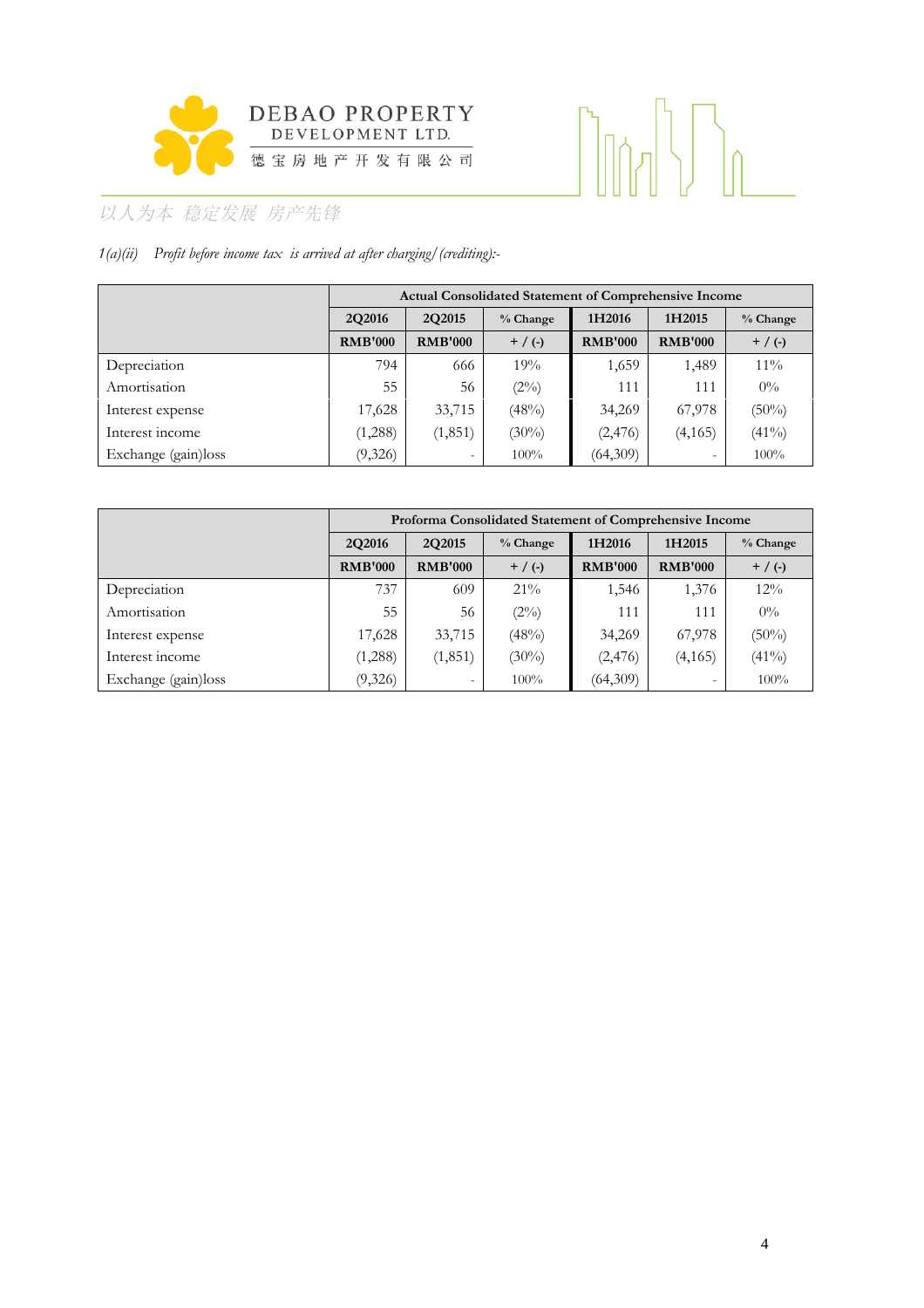



#### *1(b)(i)* A balance sheet (for the issuer and group) together with a comparative statement as at the end of the immediately *preceding financial year.*

#### **Statements of Financial Position**

|                                             |                   | Group          | Company        |                |                   |                          |
|---------------------------------------------|-------------------|----------------|----------------|----------------|-------------------|--------------------------|
|                                             | <b>Actual CFS</b> |                | Proforma CFS   |                | <b>Actual CFS</b> |                          |
|                                             | 30.6.2016         | 31.12.2015     | 30.6.2016      | 31.12.2015     | 30.6.2016         | 31.12.2015               |
|                                             | <b>RMB'000</b>    | <b>RMB'000</b> | <b>RMB'000</b> | <b>RMB'000</b> | <b>RMB'000</b>    | <b>RMB'000</b>           |
| <b>ASSETS</b>                               |                   |                |                |                |                   |                          |
| <b>Current assets</b>                       |                   |                |                |                |                   |                          |
| Cash and bank equivalents                   | 202,702           | 177,424        | 202,702        | 177,424        | 39                | 37                       |
| Restricted cash and cash equivalents        | 445,228           | 401,751        | 445,228        | 401,751        |                   |                          |
| Trade and other receivables                 | 322,118           | 380,012        | 322,118        | 380,012        |                   |                          |
| Amount due from related parties             | 7,984             | 7,064          | 7,984          | 7,064          |                   |                          |
| Due from subsidiaries                       |                   |                |                |                | 653,372           | 610,154                  |
| Amount due from customers for contract work | 590               | 590            | 590            | 590            |                   |                          |
| Inventories                                 | 263               | 262            | 263            | 262            |                   |                          |
| Property held for sales                     | 458,315           | 459,610        | 449,372        | 450,413        |                   |                          |
| Development properties                      | 2,571,223         | 2,005,554      | 2,313,450      | 1,747,634      |                   |                          |
| Prepaid land use right                      | 223               | 223            | 223            | 223            |                   |                          |
| Asset held for sales                        | 35,000            | 35,000         | 35,000         | 35,000         |                   |                          |
| Dividends receivable                        |                   |                |                |                | 23,134            | 21,572                   |
| Total current assets                        | 4,043,646         | 3,467,490      | 3,776,930      | 3,200,373      | 676,545           | 631,763                  |
| <b>Non-current Assets</b>                   |                   |                |                |                |                   |                          |
| Prepaid land use right                      | 4,476             | 4,587          | 4,476          | 4,587          |                   |                          |
| Property, plant and equipment               | 22,125            | 22,838         | 19,135         | 19,735         |                   |                          |
| Investment properties                       | 2,452,031         | 2,441,955      | 2,452,031      | 2,441,955      |                   |                          |
| Joint Venture                               | 25,262            | 17,462         | 25,262         | 17,462         |                   |                          |
| Trade and other receivables                 | 192,531           | 156,135        | 192,531        | 156,135        |                   |                          |
| Investment in subsidiaries                  |                   |                |                |                | 1,815             | 1,815                    |
| Other investment                            | 1,300             | 1,300          | 1,300          | 1,300          |                   |                          |
| Deferred tax assets                         | 10,223            | 10,223         | 10,223         | 10,223         |                   |                          |
| Goodwill                                    | 4,192             | 4,192          | 4,192          | 4,192          |                   |                          |
| Total non-current assets                    | 2,712,140         | 2,658,692      | 2,709,150      | 2,655,589      | 1,815             | 1,815                    |
| Total assets                                | 6,755,786         | 6,126,182      | 6,486,080      | 5,855,962      | 678,360           | 633,578                  |
|                                             |                   |                |                |                |                   |                          |
| LIABILITIES AND SHAREHOLDERS'               |                   |                |                |                |                   |                          |
| <b>EQUITY</b>                               |                   |                |                |                |                   |                          |
| <b>Current liabilities</b>                  |                   |                |                |                |                   |                          |
| Bank and other loans                        | 1,299,776         | 1,356,615      | 1,299,776      | 1,356,615      |                   |                          |
| Trade and other payables                    | 1,485,281         | 1,239,120      | 1,485,281      | 1,239,120      | 872               | 694                      |
| Long term payable-current portion           | 22,297            | 22,297         | 22,297         | 22,297         |                   |                          |
| Amount due to related parties               | 38,321            | 36,887         | 38,321         | 36,887         |                   |                          |
| Due to subsidiaries                         |                   |                |                |                | 52,325            | 47,500                   |
| Tax payables                                | 77.416            | 78.623         | 77.416         | 78.623         |                   |                          |
| Total current liabilities                   | 2,923,091         | 2,733,542      | 2,923,091      | 2,733,542      | 53,197            | 48,194                   |
| Non-current liabilities                     |                   |                |                |                |                   |                          |
| Bank and other loans                        | 1,812,739         | 1,339,036      | 1,812,739      | 1,339,036      |                   |                          |
| Long term payable                           | 153,492           | 156,158        | 153,492        | 156,158        |                   |                          |
| Deferred tax liabilities                    | 397,058           | 399,239        | 330,992        | 333,044        |                   |                          |
| Total non-current liabilities               | 2,363,289         | 1,894,433      | 2,297,223      | 1,828,238      | $\overline{a}$    | $\overline{\phantom{a}}$ |
|                                             |                   |                |                |                |                   |                          |
| Shareholders' equity                        | 1,469,406         | 1,498,207      | 1,265,766      | 1,294,182      | 625,163           | 585,384                  |
| Total liabilities and Shareholders' equity  | 6,755,786         | 6,126,182      | 6,486,080      | 5,855,962      | 678,360           | 633,578                  |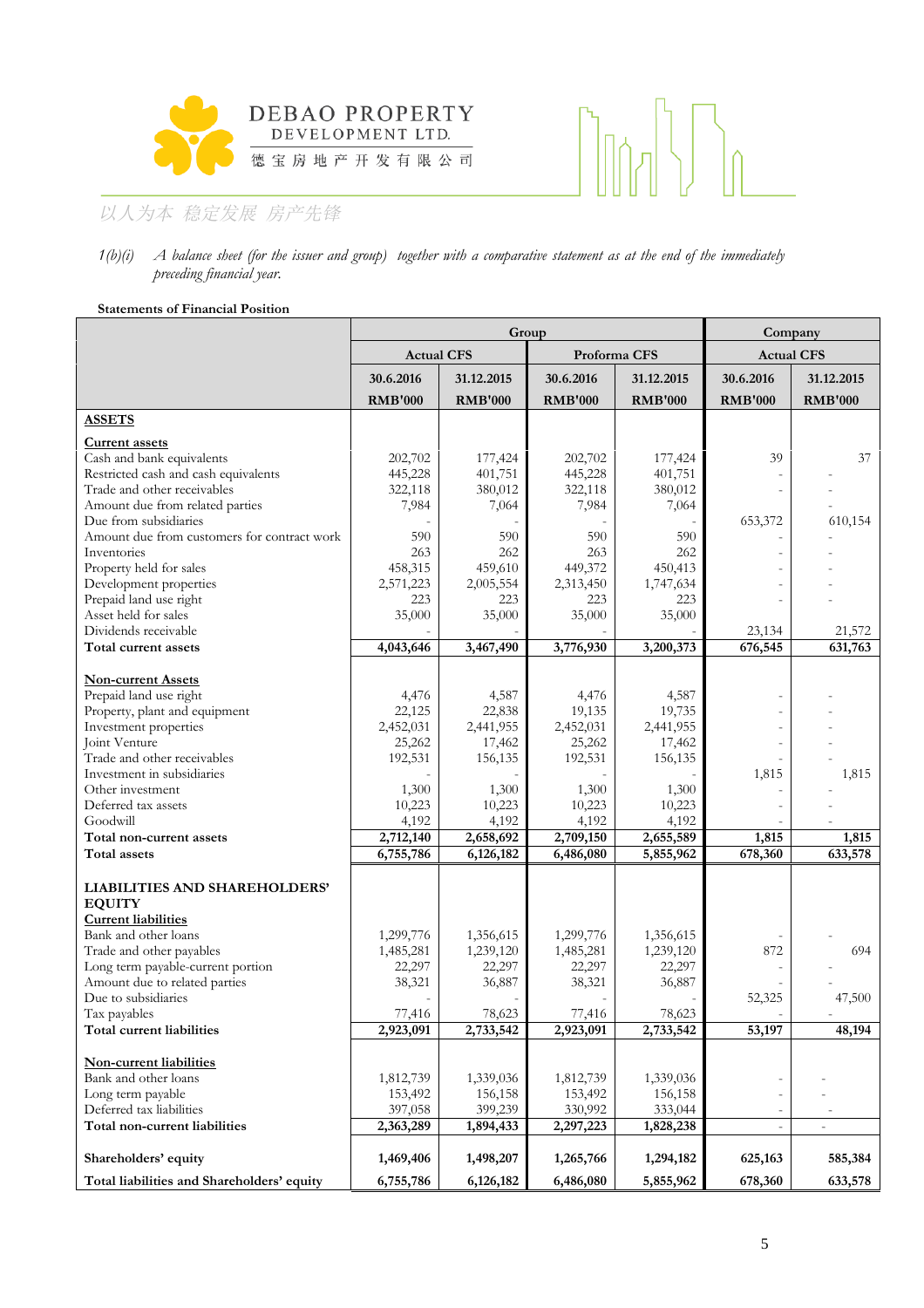



*1(b)(i)* A balance sheet (for the issuer and group) together with a comparative statement as at the end of the immediately *preceding financial year (continued).* 

#### Explanatory Notes :

The main differences in the balance sheet between the Actual Consolidated Financial Statements and the unaudited Proforma Consolidated Financial Statements relate to (i) the recording of the attributed fair values of certain assets (such as property held for sales, and development properties as well as the associated tax effect on fair value these tangible assets) as at the respective dates of legal completion of the acquisitions of each PRC subsidiary as the book values of these assets in the Actual Consolidated Financial Statements, as compared with the unaudited Proforma Consolidated Financial Statements where the corresponding values of these assets were based on the historical purchase costs of the respective assets by the PRC subsidiaries; and (ii) the impact of the different comprehensive income statements between Actual Consolidated Financial Statements and the unaudited Proforma Consolidated Financial Statements as mentioned in the preceding section. Please refer to item  $1(a)(i)$  Explanatory Notes for more details.

The Group reviewed and assessed the classification of the Group's investment in joint arrangements in accordance with the requirements of FRS 111. The Group concluded that investment in Jin Long Garden, which was classified as a jointly controlled operation under FRS 31 and was previously accounted using the equity method, should be accounted to recognise its assets (including its share of any assets jointly held), its liabilities (including its share of any liabilities incurred jointly), its revenue (including its share of revenue from the sale of the output by the joint operation) and its expenses (including its share of any expenses incurred jointly)(Details please refer to the Company's announcement dated on 2 April 2015).

The restatement do not have any effect on the Group's net assets and profit after tax as previously announced in the 2Q2015 and 1H2015 Results Announcement.

*1(b)(ii)* Aggregate amount of group's borrowings and debt securities

|                                             | Group (Actual CFS) |                |
|---------------------------------------------|--------------------|----------------|
|                                             | 30.6.2016          | 31.12.2015     |
|                                             | <b>RMB'000</b>     | <b>RMB'000</b> |
| Amount repayable in one year on less, or on |                    |                |
| demand:-                                    |                    |                |
| Secured (a)                                 | 1,281,497          | 1,333,336      |
| Unsecured (b)                               | 18,279             | 23,279         |
| Sub-total (1)                               | 1,299,776          | 1,356,615      |
| Amount repayable after one year             |                    |                |
| Secured (a)                                 | 1,812,739          | 1,339,036      |
| Sub-total $(2)$                             | 1,812,739          | 1,339,036      |
|                                             |                    |                |
| Total debt $(1)+(2)$                        | 3,112,515          | 2,695,651      |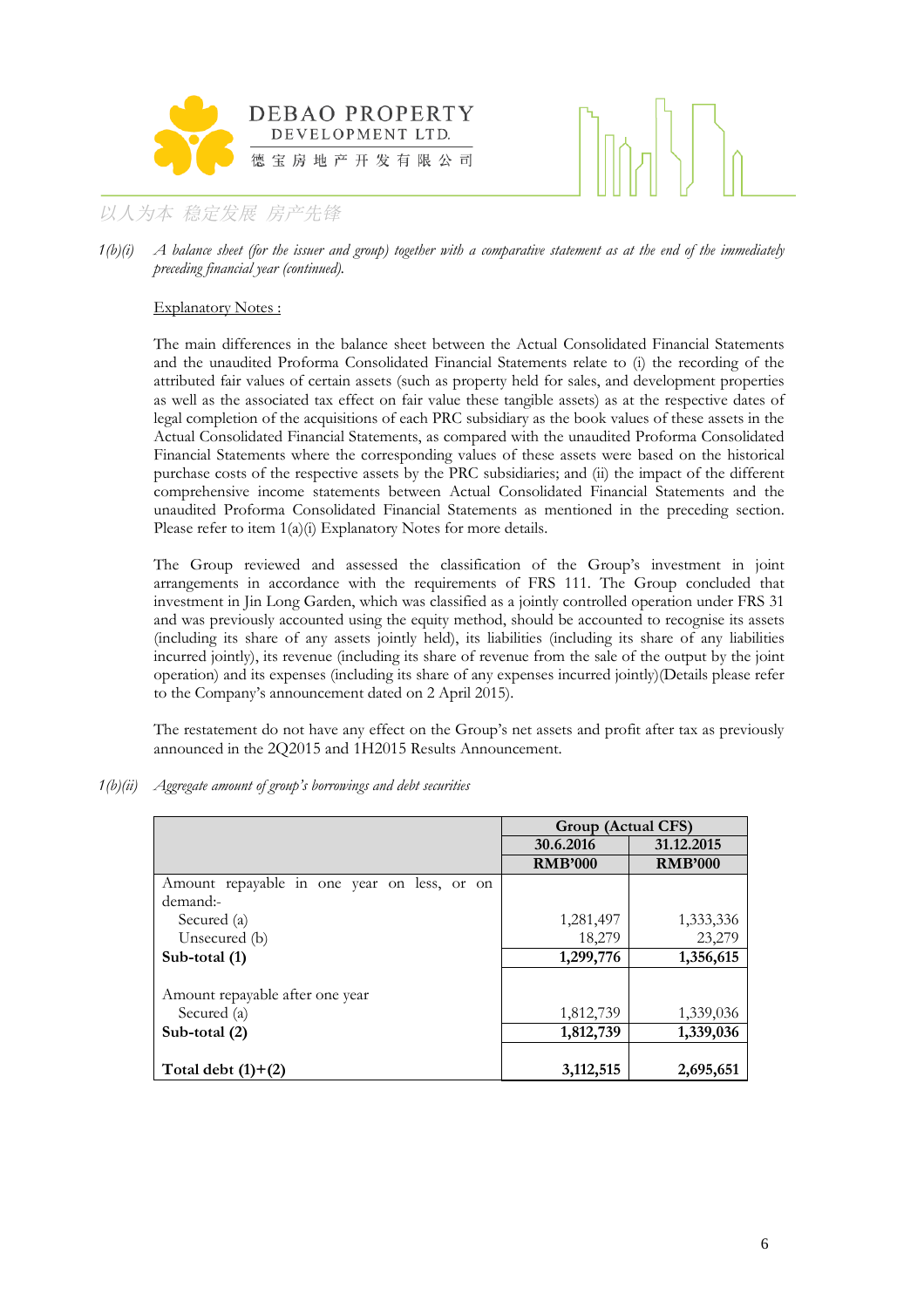

#### *1(b)(ii) Aggregate amount of group's borrowings and debt securities (continued)*

#### Explanatory Notes:

#### **Bank loans**

(a) Bank loans amounting to RMB13,367,000 (2015: RMB15,098,000) with an interest rate of 6.55% (2014: 6.55%) per annum are repayable from the second half year of 2016 to 2019 and were secured by certain investment properties and land use rights as well as guaranteed by certain directors of the Group. The current portion of these loans amounted to RMB3,627,000 (2015: RMB3,517,000) and are repayable in twelve (12) months, while the non-current portion of these loans amounted to RMB9,740,000 (2015: RMB11,581,000).

Bank loan amounting to RMB 249,150,000 (2015: RMB209,350,000) with an interest rate of 4.85% to 6.80% (2015: 5.35%) per annum, are repayable in 2017, secured by certain land use rights and property of the Group and restricted cash and cash equivalents of RMB 160,000,000.

Bank loan amounting to RMB100,000,000 (2015: RMB100,000,000) with an interest rate of 5.66% (2015: 7%) per annum, are repayable in 2017 or repayable upon demand and were secured by certain land use rights of the Group.

Bank loan amounting to RMB59,300,000 (2015: RMB69,300,000) with an interest rate of 5.66% (2015: 6.72% to 7%) per annum, are repayable in 2016, secured by land use rights and investment properties of the Group.

Bank loan amounting to RMB38,000,000 (2015: RMB38,000,000) with an interest rate of 7% (2015: 7%) per annum, are repayable in 2016, secured by land use rights and investment property of the Group, as well as guaranteed by one director of the Group.

Bank loan amounting to RMB85,000,000 (2015: RMB85,000,000) bears an interest rate of 7% (2015: 7%) per annum, are repayable in 2016, secured by land use rights of the Group, as well as guaranteed by one director of the Group.

Bank loan amounting to RMB24,900,000 (2015: RMB25,000,000) bears an interest rate of 5.18% (2015: 7.04%) per annum, are repayable in 2017, secured by investment property of the Group.

Bank loan amounting to RMB48,000,000 (2015: RMB24,000,000) bears an interest rate of 4.91%(2015: 8.5%) per annum, are repayable in 2016, secured by property held for sales and restricted cash and cash equivalents of RMB24,000,000, and guaranteed by other subsidiaries of the Group.

Bank loan amounting to RMB175,536,000 (2015: RMB208,779,000) bears an interest rate of 3.16% to 3.25% (2015: 3.15% to 3.25%) per annum, are repayable in 2016, secured by restricted cash and cash equivalents of RMB215,700,000.

Bank loan amounting to RMB32,500,000 (2015: RMB32,600,000) bears an interest rate of 5.22% (2015: 5.61% to 5.87%) per annum, are repayable in year-end 2016 and 2017, secured by land use rights of the Group.

Bank loan amounting to RMB50,000,000 (2015: RMB50,000,000) bears an interest rate of 4.79% to 6.09% (2015: 5.87%) per annum, are repayable in 2017, secured by investment property and restricted cash and cash equivalents of RMB15,000,000.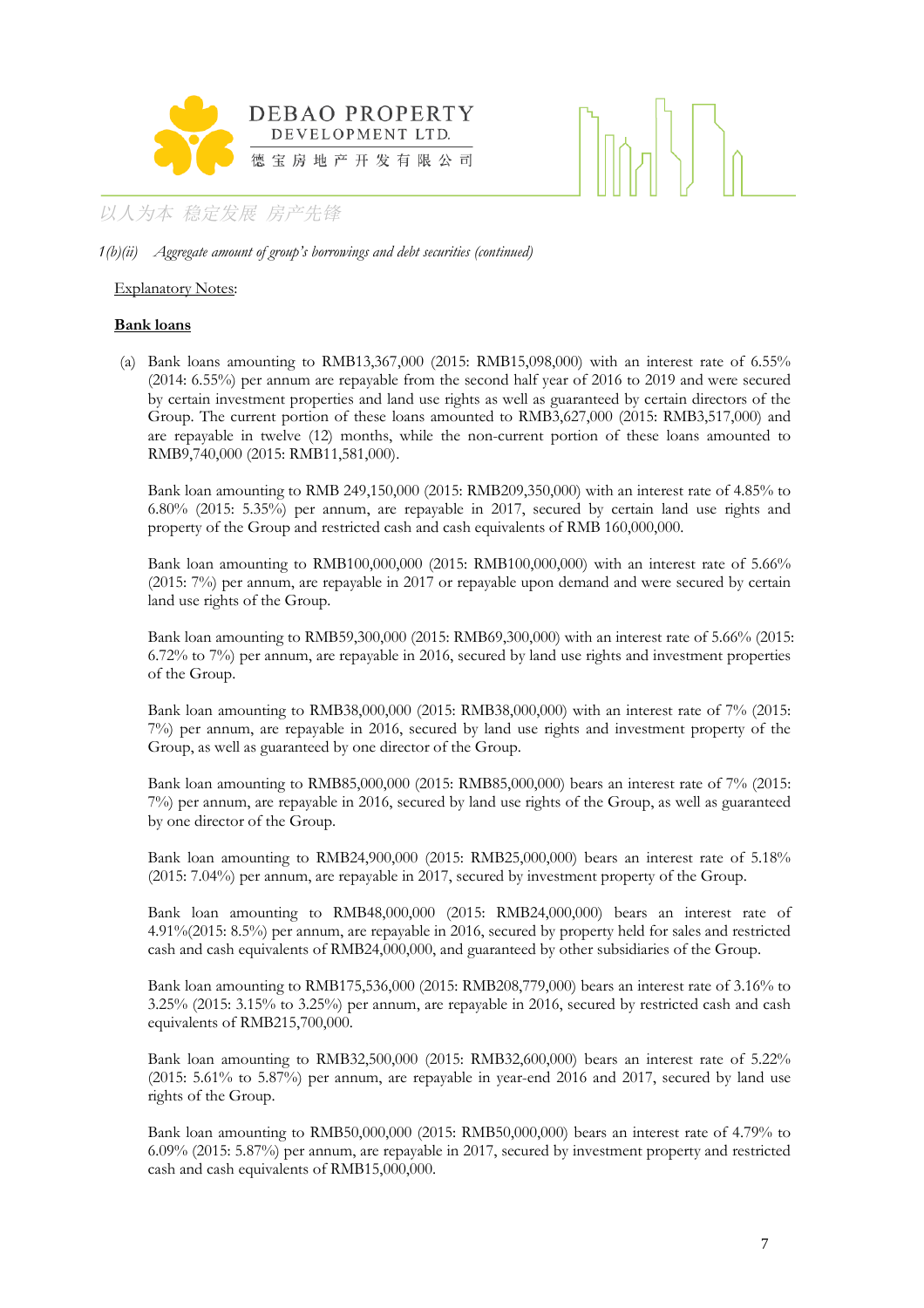



#### *1(b)(ii) Aggregate amount of group's borrowings and debt securities (continue)*

Bank loan amounting to RMB107,000,000 (2015: RMB80,000,000) bears an interest rate of 4.35 to 6.75%(2015: 6.75%) per annum, are repayable in 2016 and 2017, secured by land use rights of the Group and restricted cash and cash equivalents of RMB30,000,000.

#### **Other loans(secured)**

(a) Loans raised together with a contractor for a total of RMB113,627,000 (2015: RMB116,574,000) with an interest rates ranging from prime rate to 5.66%, repayable within one (1) to ten (10) years, secured by certain land use rights and an investment property of the Group as well as guaranteed by a director of the Group. RMB90,975,000 (2014: RMB98,369,000) has been advanced to the Group. The loans are repayable on demand.

Other loan amounting to RMB40,000,000 (2015: RMB60,000,000) with an effective interest rate of approximately 15.80% (2015: 15.80%) per annum, repayable in 2016, secured by land use rights of the Group and guaranteed by a director of the Group.

Other loan amounting to Nil (2015: RMB49,200,000) with an effective interest rate of approximately 14.54% (2015: 14.54%) per annum, has been repaid in 2016, secured by property held for sales of the Group.

Other loan amounting to RMB384,000,000 (2015: RMB384,000,000) with an effective interest rate of approximately 12.70% (2015: 12.70%) per annum, repayable from 2016 to 2017, secured by land use rights and property under development of the Group. The current portion of these loans amounted to RMB54,940,000 (2015: RMB54,859,000) are repayable in twelve (12) months, while the noncurrent portion of these loans amounted to RMB329,060,000 (2015: RMB329,141,000).

Other loan amounting to RMB332,265,000 (2015: RMB324,736,000) with an effective interest rate of approximately 15% (2015: 15%) per annum, repayable in 2017, secured by a director of the Group and his shares in the Company (details please refer to our corporate announcement dated 8 April 2014).

Other loan amounting to RMB29,520,000 (2015: RMB29,520,000) with an effective interest rate of 24% (2015: 36%) per annum, are repayable in 2016, guaranteed by other subsidiary of the Group.

Other loan amounting to RMB192,636,000 (2015: RMB220,000,000) with an effective interest rate of approximately 14% per annum, repayable from the second half year of 2015 to 2018, secured by land use rights and investment property of the Group. The current portion of these loans amounted to RMB47,757,000(2015: RMB66,000,000) are repayable in twelve (12) months, while the non-current portion of these loans amounted to RMB144,879,000(2015: RMB154,000,000).

Other loan amounting to RMB45,292,000(2015: RMB49,842,000) with an effective interest rate of 24%(2015: 24%) per annum, are repayable in 2016, guaranteed by other subsidiary of the Group.

Other loan raised amounting to RMB531,624,000(2015: RMB519,578,000) with an effective interest rate of approximately 10% per annum, repayable in 2020, secured by other subsidiaries of the Group, as well as guaranteed by one director of the Group.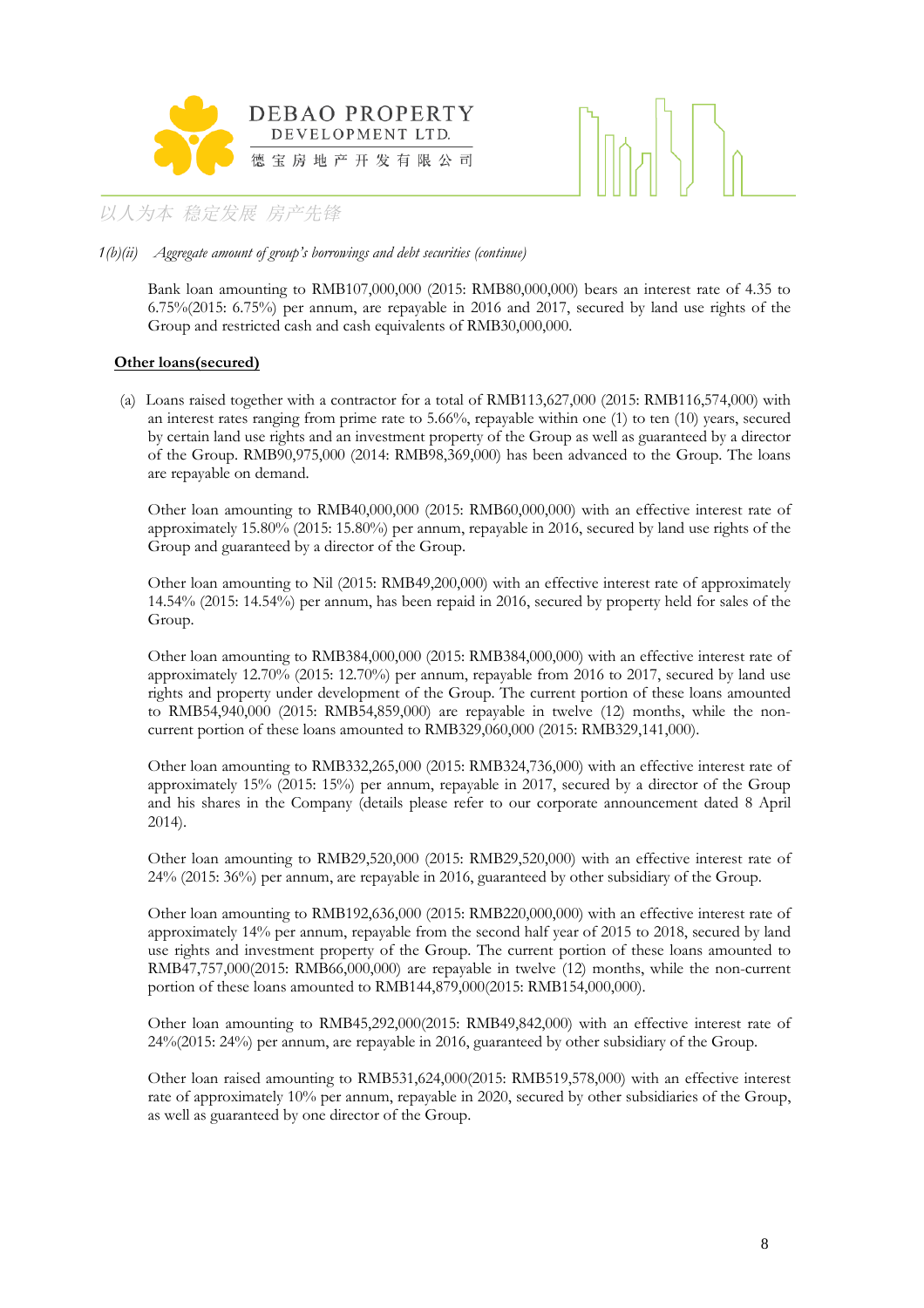



*1(b)(ii) Aggregate amount of group's borrowings and debt securities (continue)* 

Other loan raised in 2Q2016 amounting to RMB465,171,000 with an effective interest rate of approximately 10% per annum, repayable in 2021, secured by other subsidiaries of the Group, as well as guaranteed by one director of the Group.

#### **Other loans(unsecured)**

(b) Other loan amounting to RMB18,279,000 (2014: RMB18,279,000) with an effective interest rate of 18% (2014: 18%) per annum, are repayable in the second half year of 2016 and unsecured.

Other loan amounting to Nil (2015: RMB5,000,000) with an effective interest rate of 24% per annum, has been repaid in 2016 and unsecured.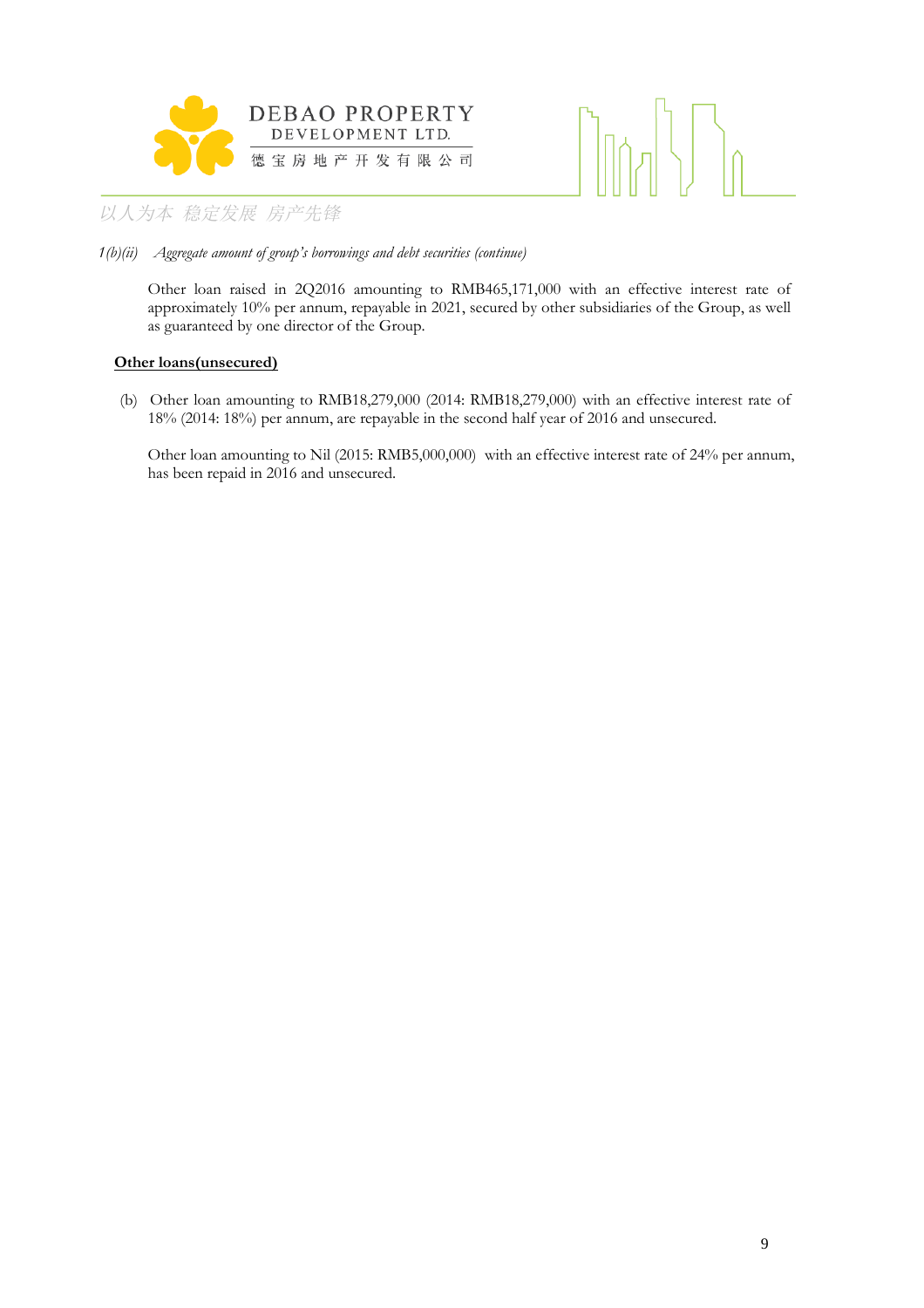



*1(c) A cashflow statement (for the group), together with a comparative statement for the corresponding period for the immediately preceding financial year.* 

|                                                      |                |                | <b>Actual CFS</b> |                |
|------------------------------------------------------|----------------|----------------|-------------------|----------------|
|                                                      | 2Q2016         | 2Q2015         | 1H2016            | 1H2015         |
|                                                      | <b>RMB'000</b> | <b>RMB'000</b> | <b>RMB'000</b>    | <b>RMB'000</b> |
| Cash flows from operating activities                 |                |                |                   |                |
| (Loss) profit before tax                             | (20, 911)      | (35,625)       | 12,064            | (79, 114)      |
| Adjustments for:                                     |                |                |                   |                |
| Depreciation and amortisation                        | 849            | 722            | 1,770             | 1,600          |
| Interest expense                                     | 17,628         | 33,715         | 34,269            | 67,978         |
| Interest income                                      | (1,288)        | (1, 851)       | (2, 476)          | (4, 165)       |
| Unrealized exchange gain                             | (9,326)        |                | (64,309)          |                |
| Operating loss before working capital changes        | (13, 048)      | (3,039)        | (18, 682)         | (13, 701)      |
| Trade and other receivables                          | (40, 764)      | (43, 415)      | 25,524            | (77, 159)      |
| Development properties                               | (372, 669)     | (54,253)       | (502, 721)        | (154, 133)     |
| Property held for sales                              | 3,262          | 5,510          | 1,295             | 6,324          |
| Amount due from customers for contract work          |                | 1,312          |                   | 1,350          |
| Inventories                                          | 1              | (1, 394)       | (1)               | (1,399)        |
| Trade and other payables                             | 232,540        | 127,857        | 267,911           | 303,253        |
| Amounts due to related parties                       | (765)          | 386            | 1,434             | (17,579)       |
| Net cash (used in) from operations                   | (191, 443)     | 32,964         | (225, 240)        | 46,956         |
| Interest paid                                        | (46, 136)      | (32, 285)      | (92, 333)         | (58, 456)      |
| Interest received                                    | 1,288          | 1,851          | 2,476             | 4,165          |
| Income taxes paid                                    | (5, 357)       | (7,656)        | (6,998)           | (16, 637)      |
| Net cash used in operating activities                | (241, 648)     | (5, 126)       | (322,095)         | (23, 972)      |
|                                                      |                |                |                   |                |
| Cash flows from investing activities                 |                |                |                   |                |
| Purchases of properties, plant and equipment         | (232)          |                | (946)             |                |
| Addition in investment property                      | (118)          | (5,526)        | (361)             | (6,300)        |
| Disposal of other investment                         |                |                |                   | 500            |
| Advance to joint venture                             | (2,933)        |                | (7,800)           |                |
| Net cash used in investing activities                | (3, 283)       | (5, 526)       | (9,107)           | (5,800)        |
|                                                      |                |                |                   |                |
| Cash flows from financing activities                 |                |                |                   |                |
| Amounts due from related parties                     | (476)          | (717)          | (920)             | 2,791          |
| Fixed deposit                                        | (30,201)       | 74,271         | (42, 949)         | 89,062         |
| Dividend paid                                        |                | (12,061)       |                   | (12,061)       |
| Proceeds from bank and other loans                   | 504,971        | 314,483        | 582,971           | 445,302        |
| Repayment of bank and other loans                    | (121, 140)     | (405, 075)     | (190, 523)        | (567, 218)     |
| Net cash from (used in) financing activities         | 353,154        | (29,099)       | 348,579           | (42, 124)      |
|                                                      |                |                |                   |                |
| Net increase (decrease) in cash and cash equivalents | 108,223        | (39,751)       | 17,377            | (71, 896)      |
| Cash and cash equivalents at the beginning of the    |                |                |                   |                |
| periods                                              | 88,668         | 107,906        | 177,424           | 140,322        |
| Effects of exchange rate changes on the balance of   |                |                |                   |                |
| cash held in foreign currency                        | 6,339          | 119            | 8,429             | (152)          |
| Cash and cash equivalents at the end of the periods  | 203,230        | 68,274         | 203,230           | 68,274         |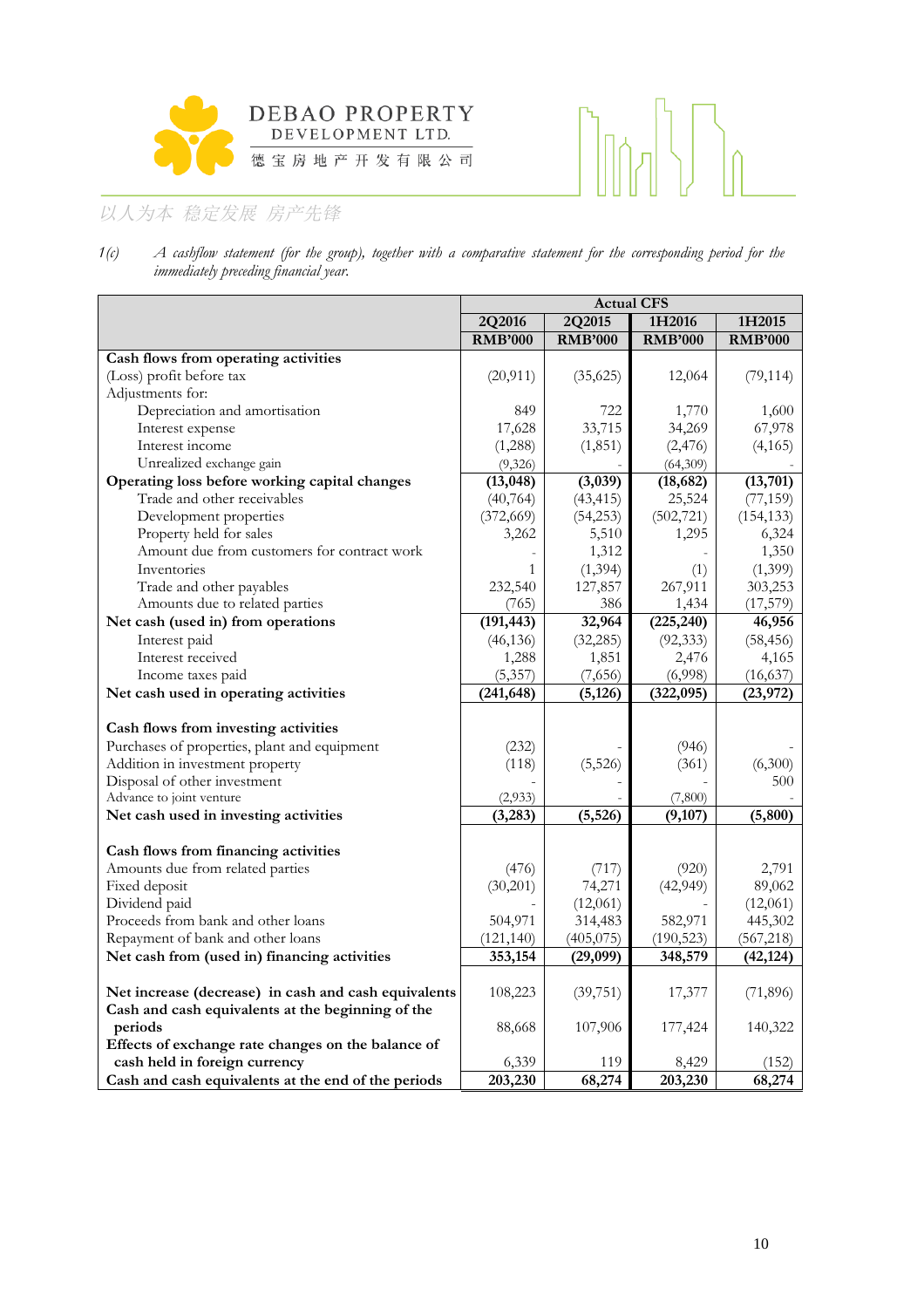



*1(c) A cashflow statement (for the group), together with a comparative statement for the corresponding period for the immediately preceding financial year (continued).* 

|                                                                                                                 | Proforma CFS   |                |                |                |  |  |
|-----------------------------------------------------------------------------------------------------------------|----------------|----------------|----------------|----------------|--|--|
|                                                                                                                 | 2Q2016         | 2Q2015         | 1H2016         | 1H2015         |  |  |
|                                                                                                                 | <b>RMB'000</b> | <b>RMB'000</b> | <b>RMB'000</b> | <b>RMB'000</b> |  |  |
| Cash flows from operating activities                                                                            |                |                |                |                |  |  |
| (Loss) profit before tax                                                                                        | (20, 514)      | (35, 475)      | 12,578         | (78, 717)      |  |  |
| Adjustments for:                                                                                                |                |                |                |                |  |  |
| Depreciation and amortisation                                                                                   | 792            | 665            | 1,657          | 1,487          |  |  |
| Interest expense                                                                                                | 17,628         | 33,715         | 34,269         | 67,978         |  |  |
| Interest income                                                                                                 | (1,288)        | (1, 851)       | (2, 476)       | (4,165)        |  |  |
| Unrealized exchange gain                                                                                        | (9,326)        |                | (64,309)       |                |  |  |
| Operating loss before working capital changes                                                                   | (12,708)       | (2, 946)       | (18, 281)      | (13, 417)      |  |  |
| Trade and other receivables                                                                                     | (40,764)       | (43, 415)      | 25,524         | (78, 134)      |  |  |
| Development properties                                                                                          | (372, 755)     | (54, 346)      | (502, 868)     | (153, 251)     |  |  |
| Property held for sales                                                                                         | 3,008          | 5,510          | 1,041          | 6,133          |  |  |
| Amount due from customers for contract work                                                                     |                | 1,312          |                | 1,350          |  |  |
| Inventories                                                                                                     | 1              | (1, 394)       | (1)            | (1,399)        |  |  |
| Trade and other payables                                                                                        | 232,540        | 127,857        | 267,911        | 303,253        |  |  |
| Amounts due to related parties                                                                                  | (765)          | 386            | 1,434          | (17,579)       |  |  |
| Net cash from (used in) operations                                                                              | (191, 443)     | 32,964         | (225, 240)     | 46,956         |  |  |
| Interest paid                                                                                                   | (46, 136)      | (32, 285)      | (92, 333)      | (58, 456)      |  |  |
| Interest received                                                                                               | 1,288          | 1,851          | 2,476          | 4,165          |  |  |
| Income taxes paid                                                                                               | (5,357)        | (7,656)        | (6,998)        | (16, 637)      |  |  |
| Net cash (used in) from operating activities                                                                    | (241, 648)     | (5, 126)       | (322,095)      | (23, 972)      |  |  |
|                                                                                                                 |                |                |                |                |  |  |
| Cash flows from investing activities                                                                            |                |                |                |                |  |  |
| Purchases of properties, plant and equipment                                                                    | (232)          |                | (946)          |                |  |  |
| Addition in investment property                                                                                 | (118)          | (5,526)        | (361)          | (6,300)        |  |  |
| Disposal of other investment                                                                                    |                |                |                | 500            |  |  |
| Advance to joint venture                                                                                        | (2,933)        |                | (7,800)        |                |  |  |
| Net cash used in investing activities                                                                           | (3, 283)       | (5, 526)       | (9,107)        | (5,800)        |  |  |
|                                                                                                                 |                |                |                |                |  |  |
| Cash flows from financing activities                                                                            |                |                |                |                |  |  |
| Amounts due from related parties                                                                                | (476)          | (717)          | (920)          | 2,791          |  |  |
| Fixed deposit                                                                                                   | (30,201)       | 74,271         | (42, 949)      | 89,062         |  |  |
| Dividend paid                                                                                                   |                | (12,061)       |                | (12,061)       |  |  |
| Proceeds from bank and other loans                                                                              | 504,971        | 314,483        | 582,971        | 445,302        |  |  |
| Repayment of bank and other loans                                                                               | (121, 140)     | (405, 075)     | (190, 523)     | (567,218)      |  |  |
| Net cash from (used in) financing activities                                                                    | 353,154        | (29,099)       | 348,579        | (42, 124)      |  |  |
| Net increase (decrease) in cash and cash equivalents                                                            | 108,223        | (39,751)       | 17,377         | (71,896)       |  |  |
|                                                                                                                 |                | 107,906        |                |                |  |  |
| Cash and cash equivalents at the beginning of the periods<br>Effects of exchange rate changes on the balance of | 88,668         |                | 177,424        | 140,322        |  |  |
| cash held in foreign currency                                                                                   | 6,339          | 119            | 8,429          | (152)          |  |  |
| Cash and cash equivalents at the end of the periods                                                             | 203,230        | 68,274         | 203,230        | 68,274         |  |  |
|                                                                                                                 |                |                |                |                |  |  |

#### Explanatory Notes:

Notwithstanding the fair value adjustments to the cost of property development sales of our existing development properties during our Restructuring Exercise, such fair value adjustments does not affect the operating cash flows from existing development properties.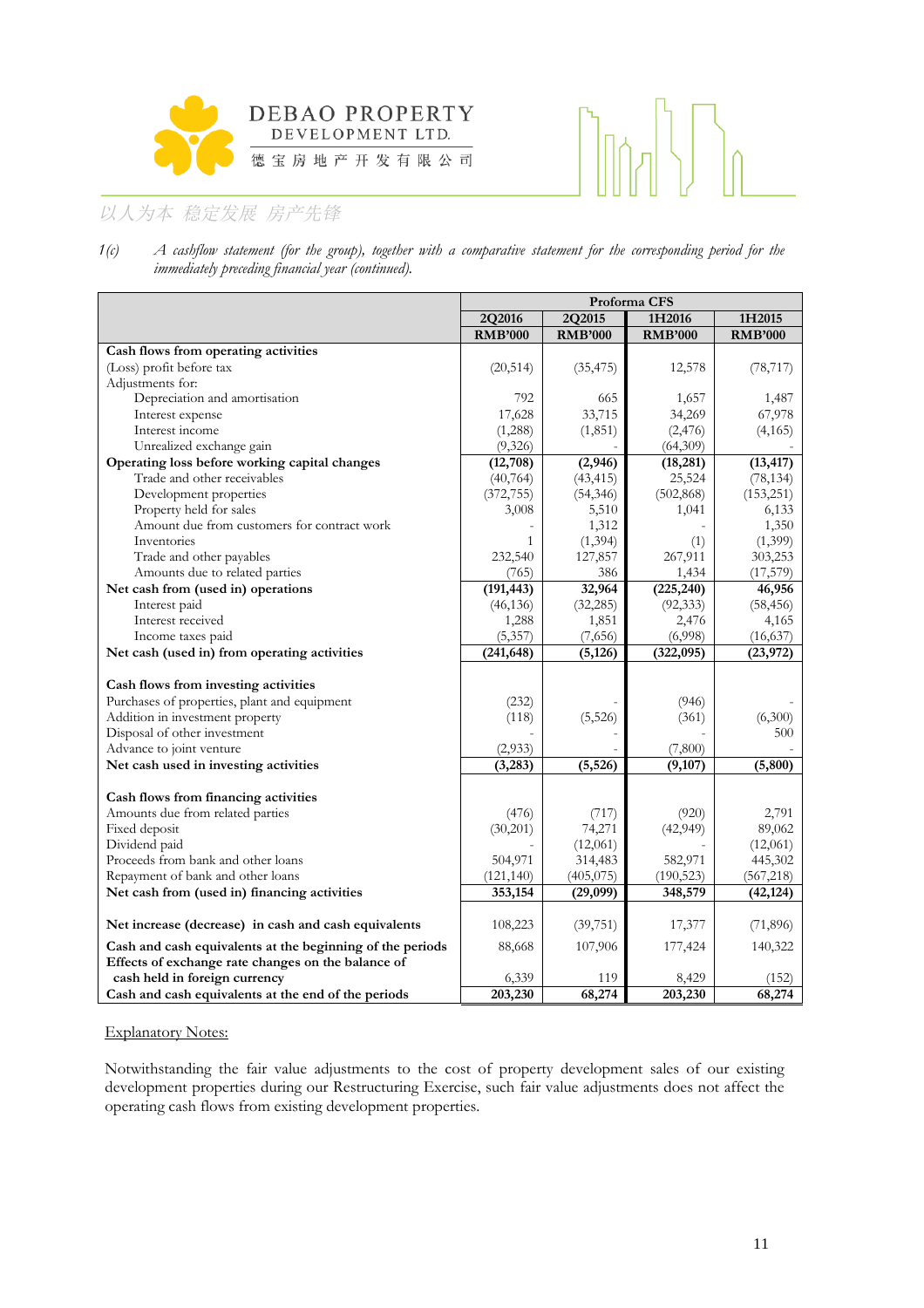



 $1(d)(i)$  A statement (for the issuer and group) showing either (i) all changes in equity or (ii) changes in equity other than those arising from capitalisation issues and distributions to shareholders, together with a comparative statement for the corresponding period of the immediately preceding financial year.

|                                                     |                | Group - Actual CFS |                |                  |                    |                |                   |                     |                |
|-----------------------------------------------------|----------------|--------------------|----------------|------------------|--------------------|----------------|-------------------|---------------------|----------------|
|                                                     |                |                    |                |                  |                    |                | Attributable      |                     |                |
|                                                     |                |                    |                |                  |                    |                | to equity         |                     |                |
|                                                     | <b>Issued</b>  | Retained           | Translation    | <b>Statutory</b> |                    | Revaluation    | holders of<br>the | Non-<br>Controlling |                |
|                                                     | Capital        | Earnings           | Reserve        | Reserve          | Capital<br>Reserve | Reserve        | Company           | Interests           | Total          |
|                                                     | <b>RMB'000</b> | <b>RMB'000</b>     | <b>RMB'000</b> | <b>RMB'000</b>   | <b>RMB'000</b>     | <b>RMB'000</b> | <b>RMB'000</b>    | <b>RMB'000</b>      | <b>RMB'000</b> |
| Balance as at 1 January 2015                        | 909,831        | 400,165            | 17,254         | 23,887           | 396                | 17,788         | 1,369,321         | 232,387             | 1,601,708      |
| Total comprehensive (loss) profit for<br>the period |                | (35, 235)          | 16,061         |                  |                    |                | (19, 174)         | (8, 574)            | (27, 748)      |
| Balance as at 31 March 2015                         | 909,831        | 364,930            | 33,315         | 23,887           | 396                | 17,788         | 1,350,147         | 223,813             | 1,573,960      |
| Total comprehensive loss for the<br>period          |                | (28, 509)          | (11, 964)      |                  |                    |                | (40, 473)         | (7, 792)            | (48, 265)      |
| Dividend distribution                               |                | (12,061)           |                |                  |                    |                | (12,061)          |                     | (12,061)       |
| Balance as at 30 June 2015                          | 909,831        | 324,360            | 21,351         | 23,887           | 396                | 17,788         | 1,297,613         | 216,021             | 1,513,634      |
|                                                     |                |                    |                |                  |                    |                |                   |                     |                |
| Balance as at 1 January 2016                        | 909,831        | 422,395            | 27,016         | 23,887           | 86724              | 17,788         | 1,487,641         | 10,566              | 1,498,207      |
| Total comprehensive profit (loss) for<br>the period |                | 34,494             | (23,659)       |                  |                    |                | 10,835            | (1,893)             | 8,942          |
| Balance as at 31 March 2016                         | 909,831        | 456,889            | 3,357          | 23,887           | 396                | 17,788         | 1,498,476         | 8,673               | 1,507,149      |
|                                                     |                |                    |                |                  |                    |                |                   |                     |                |
| Total comprehensive loss for the<br>period          |                | (17, 387)          | (17, 622)      |                  |                    |                | (35,009)          | (2,734)             | (37, 743)      |
| Balance as at 30 June 2016                          | 909,831        | 439,502            | (14, 265)      | 23,887           | 396                | 17,788         | 1,463,467         | 5,939               | 1,469,406      |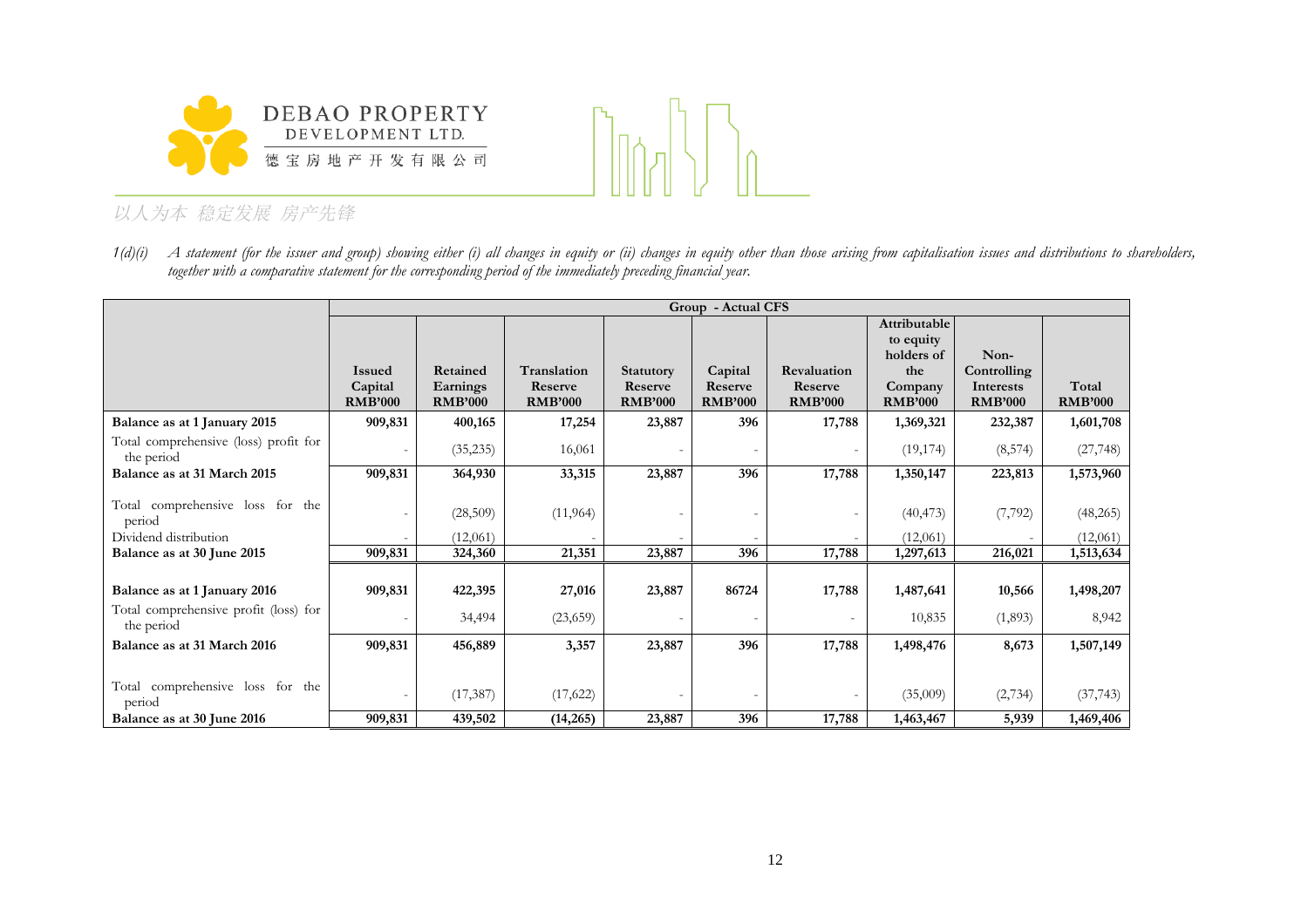



 $1(d)(i)$  A statement (for the issuer and group) showing either (i) all changes in equity or (ii) changes in equity other than those arising from capitalisation issues and distributions to shareholders,<br>together with a comp

|                                                     |                |                |                |                |                  | Group - Proforma CFS |                |                |                |                |
|-----------------------------------------------------|----------------|----------------|----------------|----------------|------------------|----------------------|----------------|----------------|----------------|----------------|
|                                                     |                |                |                |                |                  |                      |                | Attributable   |                |                |
|                                                     |                |                |                |                |                  |                      |                | to equity      |                |                |
|                                                     |                |                |                |                |                  |                      |                | holders of the | Non-           |                |
|                                                     | <b>Issued</b>  | Retained       | Translation    | Proforma       | <b>Statutory</b> | Capital              | Revaluation    | Company        | Controlling    |                |
|                                                     | Capital        | Earnings       | Reserve        | Reserve        | Reserve          | Reserve              | Reserve        |                | Interests      | Total          |
|                                                     | <b>RMB'000</b> | <b>RMB'000</b> | <b>RMB'000</b> | <b>RMB'000</b> | <b>RMB'000</b>   | <b>RMB'000</b>       | <b>RMB'000</b> | <b>RMB'000</b> | <b>RMB'000</b> | <b>RMB'000</b> |
| Balance as at 1 January 2015                        | 909,831        | 324,509        | 17,254         | (148, 414)     | 31,442           | 396                  | 21,707         | 1,156,725      | 232,387        | 1,389,112      |
| Total comprehensive (loss) profit for<br>the period |                | (35,050)       | 16,061         |                |                  |                      |                | (18,989)       | (8, 574)       | (27, 563)      |
| Balance as at 31 March 2015                         | 909,831        | 289,459        | 33,315         | (148, 414)     | 31,442           | 396                  | 21,707         | 1, 137, 736    | 223,813        | 1,361,549      |
|                                                     |                |                |                |                |                  |                      |                |                |                |                |
| Total comprehensive loss for the<br>period          |                | (28,396)       | (11, 964)      |                |                  |                      |                | (40,360)       | (7, 792)       | (48, 152)      |
| Dividend distribution                               |                | (12,061)       |                |                |                  |                      |                | (12,061)       |                | (12,061)       |
| Balance as at 30 June 2015                          | 909,831        | 249,002        | 21,351         | (148, 414)     | 31,442           | 396                  | 21,707         | 1,085,315      | 216,021        | 1,301,336      |
|                                                     |                |                |                |                |                  |                      |                |                |                |                |
| Balance as at 1 January 2016                        | 909,831        | 355,310        | 27,016         | (148, 414)     | 31,442           | 86,724               | 21,707         | 1,283,616      | 10,566         | 1,294,182      |
| Total comprehensive profit (loss) for<br>the period |                | 34,582         | (23,659)       |                |                  |                      |                | 10,923         | (1,893)        | 9,030          |
| Balance as at 31 March 2016                         | 909,831        | 389,892        | 3,357          | (148, 414)     | 31,442           | 86,724               | 21,707         | 1,294,539      | 8,673          | 1,303,212      |
|                                                     |                |                |                |                |                  |                      |                |                |                |                |
| Total comprehensive loss for the<br>period          |                | (17,090)       | (17, 622)      |                |                  |                      |                | (34, 712)      | (2,734)        | (37, 446)      |
| Balance as at 30 June 2016                          | 909,831        | 372,802        | (14, 265)      | (148, 414)     | 31,442           | 396                  | 21,707         | 1,259,827      | 5,939          | 1,265,766      |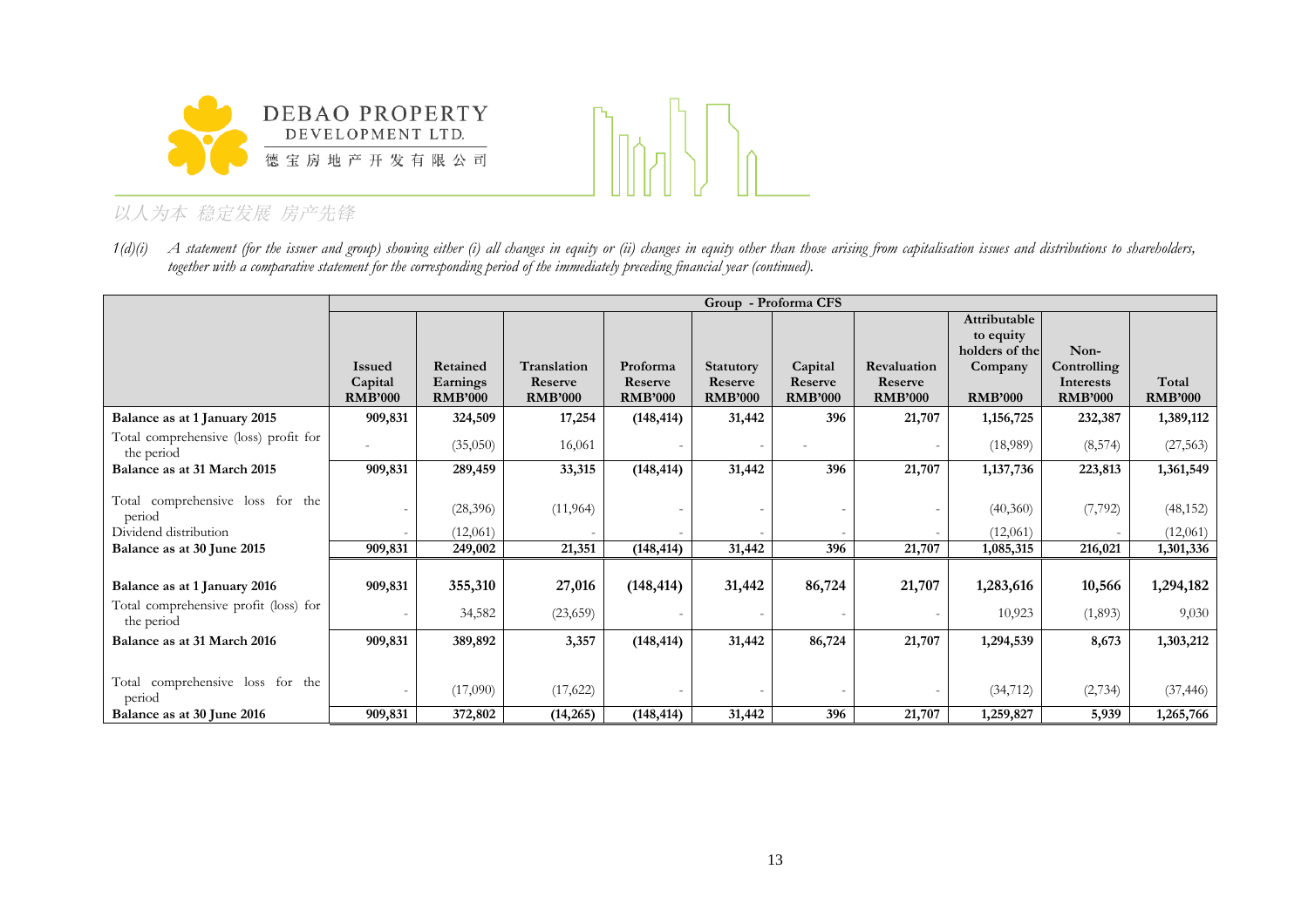



 $1(d)(i)$  A statement (for the issuer and group) showing either (i) all changes in equity or (ii) changes in equity other than those arising from capitalisation issues and distributions to shareholders, together with a comparative statement for the corresponding period of the immediately preceding financial year (continued).

|                                                     |                | Company                  |                           |                |
|-----------------------------------------------------|----------------|--------------------------|---------------------------|----------------|
|                                                     | Share capital  | Accumulated              | Translation               | Total          |
|                                                     | <b>RMB'000</b> | losses<br><b>RMB'000</b> | reserve<br><b>RMB'000</b> | <b>RMB'000</b> |
|                                                     |                |                          |                           |                |
| Balance as at 1 January 2015                        | 909,831        | (252, 826)               | (24, 355)                 | 632,650        |
| Total comprehensive loss for the<br>period          |                | (1,058)                  | (25,264)                  | (26, 322)      |
| Balance as at 31 March 2015                         | 909,831        | (253, 884)               | (49, 619)                 | 606,328        |
|                                                     |                |                          |                           |                |
| Total comprehensive (loss) profit<br>for the period |                | (1,661)                  | 13,796                    | 12,135         |
| Dividend distribution                               |                | (12,061)                 |                           | (12,061)       |
| Balance as at 30 June 2015                          | 909,831        | (267, 606)               | (35, 823)                 | 606,402        |
| Balance as at 1 January 2016                        | 909,831        | (286, 847)               | (37,600)                  | 585,384        |
| Total comprehensive loss for the<br>period          |                | (1,104)                  | 24,550                    | 23,446         |
| Balance as at 31 March 2016                         | 909,831        | (287, 951)               | (13,050)                  | 608,830        |
| Total comprehensive (loss) profit<br>for the period |                | (1,272)                  | 17,605                    | 16,333         |
| Balance as at 30 June 2016                          | 909,831        | (289, 223)               | 4,555                     | 625,163        |

1(d)(ii) Details of any changes in the company's share capital arising from rights issue, bonus issue, share buy-backs, exercise of share options or warrants, conversion of other issues of equity securities, issue of shares for cash or as consideration for acquisition or for any other purpose since the end of the previous period reported on. State also the number of shares that may be issued on conversion of all the outstanding convertibles as at the end of the current financial period reported on and as at the end of the corresponding period of the immediately preceding financial year.

At the Extraordinary General Meeting held on 27 April 2016, the shareholders of the Company approved the consolidation of every fifteen (15) existing ordinary shares in the capital of the Company into one (1) ordinary share ("Share Consolidation"). The Share Consolidation was completed on 9 May 2016 when 1,125,000,000 existing ordinary shares were consolidated into 74,999,688 consolidated shares, disregarding any fractions of ordinary shares arising from the Share Consolidation. Earnings per share and net assets value for financial year ended 31 December 2014 are restated for the effect of the share consolidation.

The details of the number of shares as a result of the Share Consolidation are shown in  $1(d)(iii)$ below.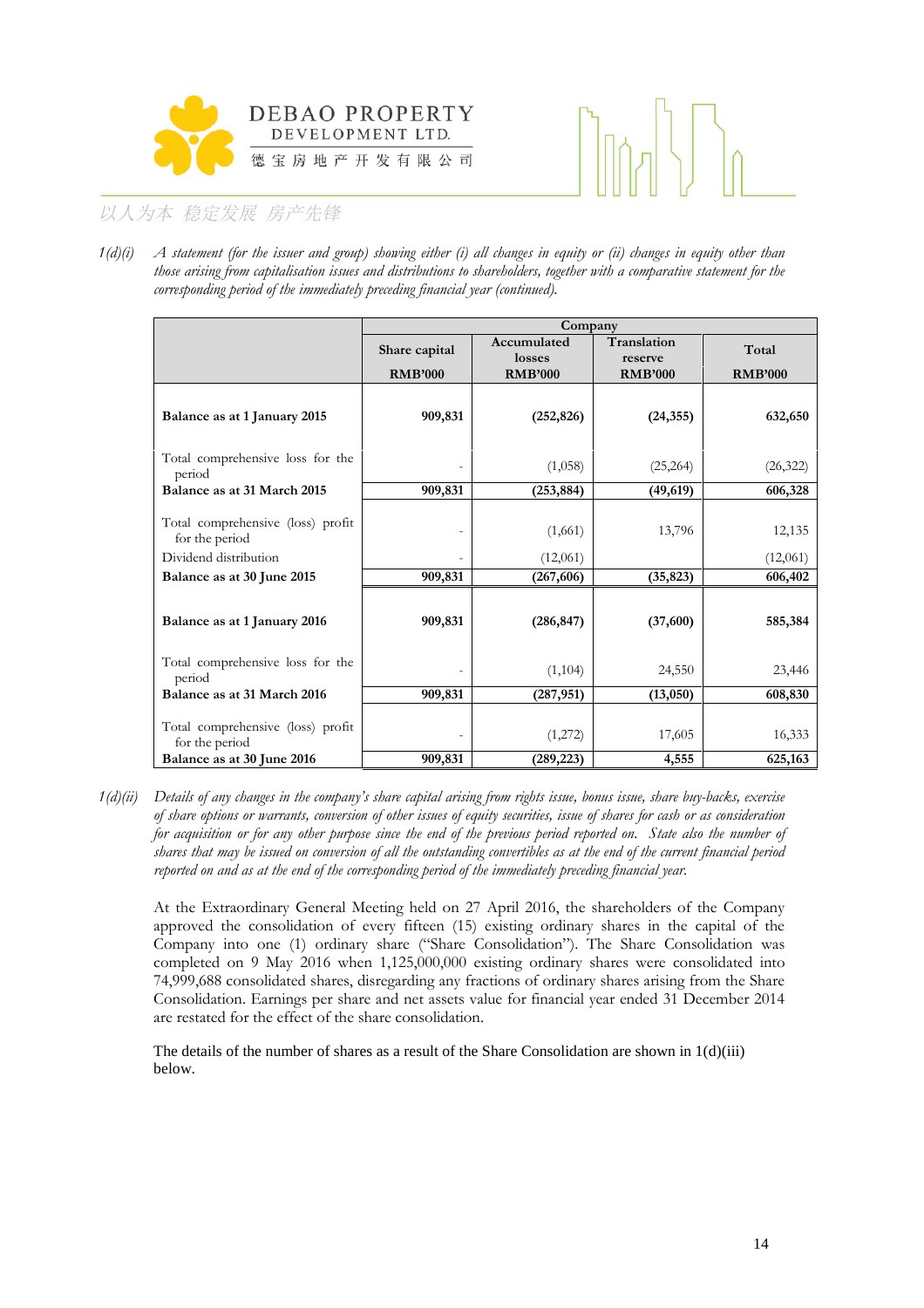



*1(d)(iii)* To show the total number of issued shares excluding treasury shares as at the end of the current financial period and *as at the end of the immediately preceding year.* 

There are no treasury shares as at 31 December 2015 and 30 June 2016 respectively.

Number of ordinary shares and share capital of the Company as at the balance sheet dates:

|                       | 30.6.2016    |         | 31.12.2015    |         |  |  |
|-----------------------|--------------|---------|---------------|---------|--|--|
|                       | No of shares | S\$'000 | No of shares  | S\$'000 |  |  |
| Issued and fully paid | 74,999,688   | 143,750 | 1,125,000,000 | 143,750 |  |  |

Share Consolidation effective from 9 May 2016

| Total number of ordinary shares before | 1,125,000,000   |
|----------------------------------------|-----------------|
| Share Consolidation                    |                 |
|                                        |                 |
| Share Consolidation exercise           | (1,050,000,312) |
|                                        |                 |
| Total number of ordinary shares after  | 74,999,688      |
| Share Consolidation                    |                 |
|                                        |                 |

*1(d)(iv) A statement showing all sales, transfers, disposal, cancellation and/or use of treasury shares as at the end of the current financial period reported on.* 

Nil.

2. *Whether the figures have been audited or reviewed and in accordance with which auditing standard or practice.* 

The figures have neither been audited nor reviewed by the Company's auditors.

3. *Where the figures have been audited or reviewed, the auditors' report (including any qualifications or emphasis of a matter).*

Not applicable.

4. Whether the same accounting policies and methods of computation as in the issuer's most recently audited annual *financial statements have been applied (continued).* 

The Group has applied the same accounting policies and methods of computation in its unaudited financial statements for 2Q2016 and 1H2016 as those of the audited financial statements for the year ended 31 December 2015, as well as all the applicable Financial Reporting Standards ("FRS") which became effective for financial years beginning on or after 1 January 2016. The adoption of all new and revised FRSs has no material effect on the 2Q2016 and 1H2016 unaudited financial statements.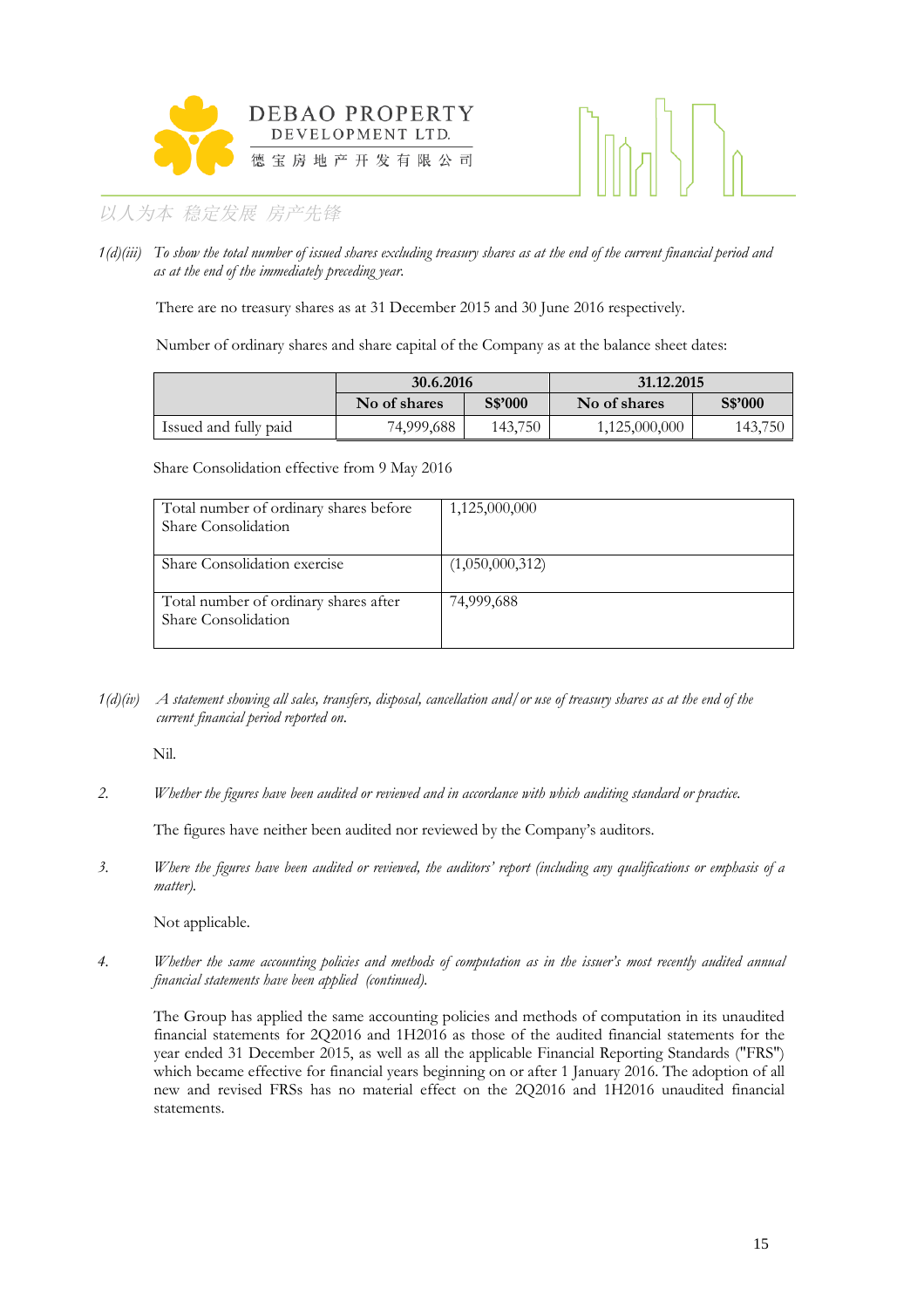



5. If there are any changes in the accounting policies and methods of computation, including any required by an accounting standard, what has changed, as well as the reasons for, and the effect of, the change.

Nil.

Earnings per ordinary share (EPS) of the group for the current financial period reported on and the corresponding 6. period of the immediately preceding financial year, after deducting any provision for preference dividends.

| <b>RMB</b> fens         | <b>Actual CFS</b> |            |        |            |  |
|-------------------------|-------------------|------------|--------|------------|--|
|                         | 2Q2016            | 2Q2015     | 1H2016 | 1H2015     |  |
|                         |                   | (restated) |        | (restated) |  |
| Profit (Loss) Per Share |                   |            |        |            |  |
| Basic $(a)$             | (23.18)           | (38.01)    | 22.81  | (84.99)    |  |

| <b>RMB</b> fens         | Proforma CFS |            |        |            |  |
|-------------------------|--------------|------------|--------|------------|--|
|                         | 2Q2016       | 2Q2015     | 1H2016 | 1H2015     |  |
|                         |              | (restated) |        | (restated) |  |
| Profit (Loss) Per Share |              |            |        |            |  |
| Basic $(a)$             | (22.79)      | (37.86)    | 23.32  | (84.60)    |  |

 $(a)$ Basic earnings per share has been computed based on the ordinary shares capital of 74,999,688 shares ie: number of ordinary shares issued and paid-up, please refer to item 1(d)(iii).

7. Net asset value (for the issuer and group) per ordinary share based on issued share capital of the issuer at the end of the (a) current period reported on and (b) immediately preceding financial year.

| Group                   |                   |            |           |              | Company   |                   |  |
|-------------------------|-------------------|------------|-----------|--------------|-----------|-------------------|--|
| <b>RMB</b>              | <b>Actual CFS</b> |            |           | Proforma CFS |           | <b>Actual CFS</b> |  |
|                         | 30.6.2016         | 31.12.2015 | 30.6.2016 | 31.12.2015   | 30.6.2016 | 31.12.2015        |  |
|                         |                   | (restated) |           | (restated)   |           | (restated)        |  |
| Net<br>asset value per  |                   |            |           |              |           |                   |  |
| ordinary share based on |                   |            |           |              |           |                   |  |
| issued share capital at | 19.59             | 19.98      | 16.88     | 17.26        | 8.34      | 7.81              |  |
| end of financial year*  |                   |            |           |              |           |                   |  |

\* Net asset value per share has been computed based on the ordinary share capital of 74,999,688 shares ie: number of ordinary shares issued and paid-up, refer to item 1(d)(iii)).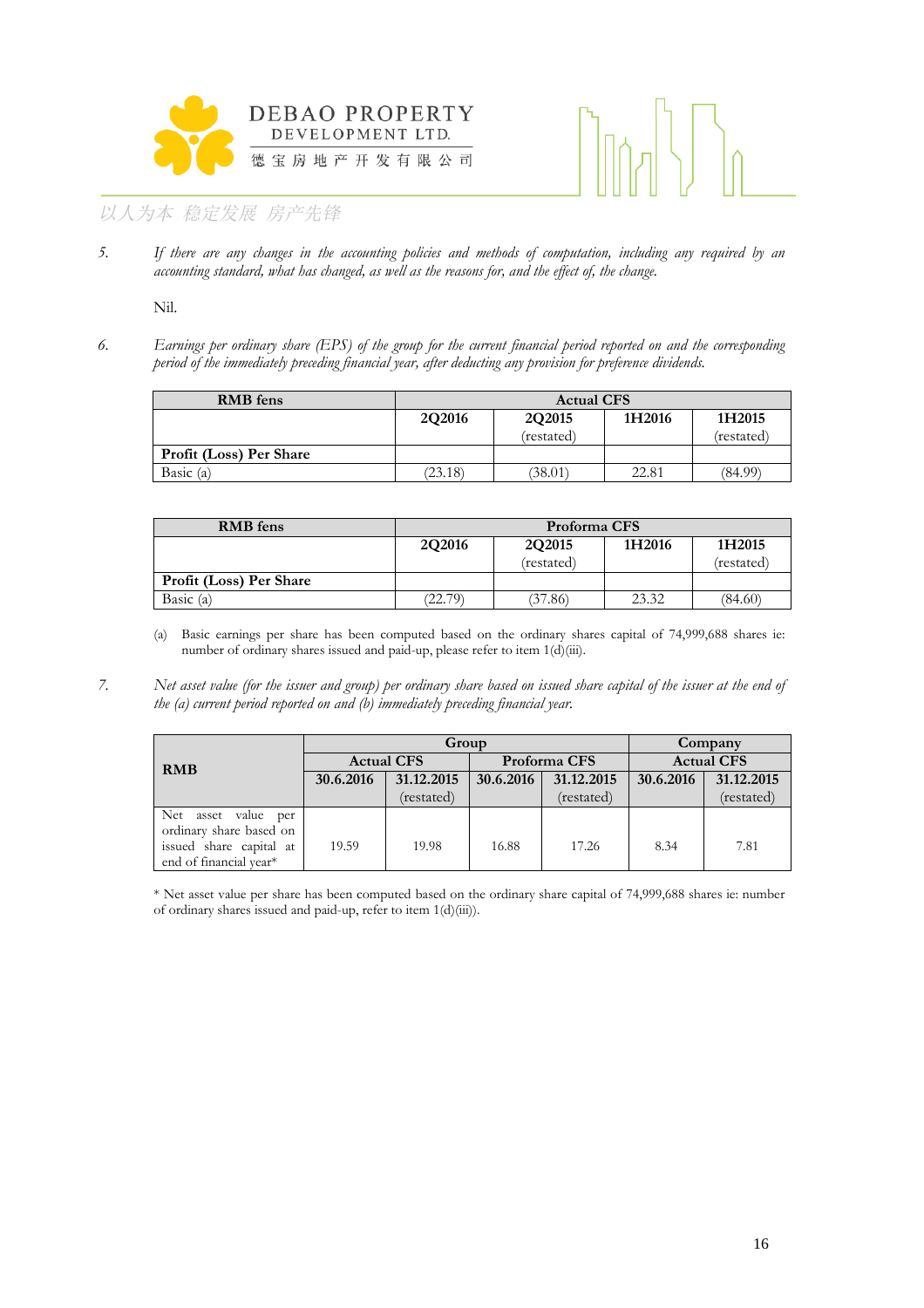



- 8. *A review of performance of the group, to the extent necessary for a reasonable understanding of the group's business.* It must include a discussion of the following:
	- (a) any significant factor that affected the turnover, costs and earnings of the group for the current financial period reported on, including (where applicable) seasonal or cyclical factors; and
	- (b) any material factors that affected the cash flow, working capital, assets or liabilities of the group during the *current financial period reported on.*

#### **Key differences in the comprehensive income statement and balance sheet items of our Actual Consolidated Financial statements and our Proforma Consolidated Financial statements for 2Q2016 and 1H2016**

|                               |                | 30.6.2016      |                |  |
|-------------------------------|----------------|----------------|----------------|--|
|                               | Actual*        | Proforma*      | $***$          |  |
|                               | <b>RMB'000</b> | <b>RMB'000</b> | <b>RMB'000</b> |  |
| <b>Balance sheet items</b>    |                |                |                |  |
| Property held for sales       | 458,315        | 449,372        | 8,943          |  |
| Development properties        | 2,571,223      | 2,313,450      | 257,773        |  |
| Property, plant and equipment | 22,125         | 19,135         | 2,990          |  |
| Deferred tax liabilities      | 397,058        | 330,992        | 66,066         |  |
| Shareholders' equity          | 1,469,406      | 1,265,766      | 203,640        |  |

|                         | 2Q2016         |                | <b>Difference</b> | 1H2016         |                |                |
|-------------------------|----------------|----------------|-------------------|----------------|----------------|----------------|
|                         | Actual*        | Proforma**     | ***               | $Actual*$      | Proforma**     | $***$          |
|                         | <b>RMB'000</b> | <b>RMB'000</b> | <b>RMB'000</b>    | <b>RMB'000</b> | <b>RMB'000</b> | <b>RMB'000</b> |
| Comprehensive income    |                |                |                   |                |                |                |
| statements items        |                |                |                   |                |                |                |
| Cost of sales           | (8,277)        | 7,937)         | (340)             | (17, 866)      | (17, 465)      | (401)          |
| Administrative expenses | (13, 842)      | (13, 785)      | 37)               | (26, 461)      | (26, 348)      | (113)          |
| Income tax expense      | 1,500          | 1,400          | 100               | 1,126          | 997            | 129            |
| Loss for the period     | (19,411)       | (19,114)       | (297              | 13,190         | 13,575         | (385)          |

\* Based on the unaudited Actual Consolidated Financial Statements.

\*\* Based on the unaudited Proforma Consolidated Financial Statements.

\*\*\* Refer to Explanatory Notes 1(a)(i) and 1(b)(i).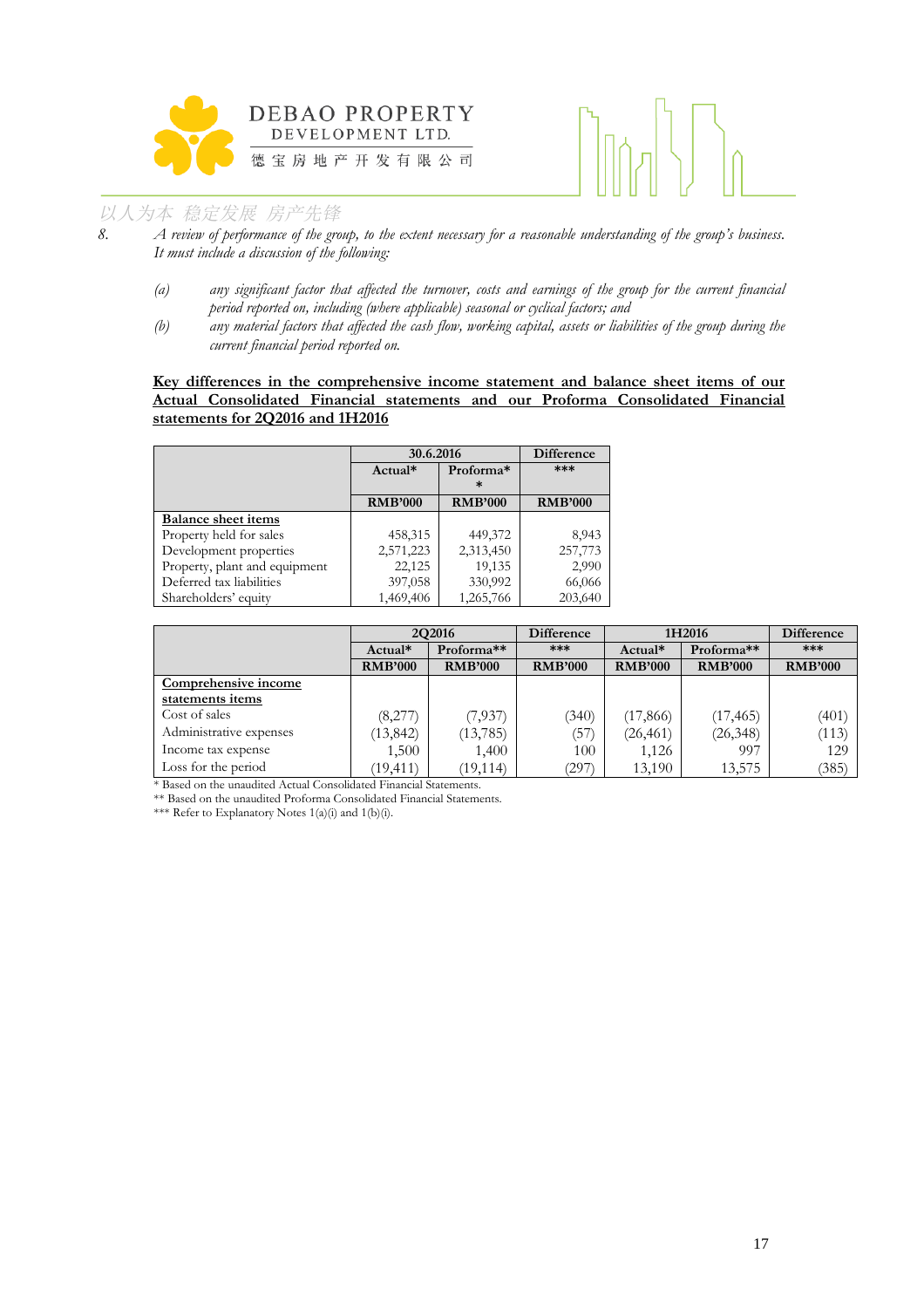



8. *A review of performance of the group, to the extent necessary for a reasonable understanding of the group's business.* It must include a discussion of the following (continued):

## **Review based on unaudited Actual Consolidated Financial Statements**

## **Income statement**

#### **Revenue**

Our Group's revenue decreased by RMB10.9 million, or 27%, from RMB39.5 million in 1H2015 to RMB28.6 million in 1H2016. The decrease was mainly attributed to the decrease in revenue from our property development sales by RMB6.2 million, from RMB22.2 million in 1H2015 to RMB16.0 million in 1H2016. The decrease in revenue from the property development sales was mainly due to a lower GFA sold and recognized and a higher average selling price ("ASP") per square metre ("sqm") achieved in 1H2016 compared with the previous corresponding period. The GFA sold and recognised in 1H2015 and 1H2016 was 3,200 sqm and 1,600 sqm respectively, while the ASP per sqm had increased from approximately RMB7,300 per sqm in 1H2015 to approximately RMB9,700 per sqm in 1H2016. Less than previous corresponding period, only one villa was recognized revenue in 1H2015 and 1H2016, which was with higher ASP per sqm, and this caused the lower total ASP per sqm. Besides, there is about RMB623.4 million of advance from customers for pre-sales of properties that did not meet sales recognition criteria on 30 June 2016.

The decrease in revenue was also contributed by a decrease in property rental income of RMB5.2 million, mainly due to the decrease in property rental income from our investment property as the disposal of Shishan land together with the properties built on the land in July 2015.

The decrease in revenue was partially offset by an increase in revenue contribution from property management service income of RMB0.6 million, mainly due to the increase in property management fees from Sihui City Mall, a shopping mall which gradually started to operate from 2015.

In addition, there was no significant change in revenue contribution from construction contracts.

For 2Q2016, the Group's revenue decreased by RMB16.6 million, or 58%, from RMB28.5 million in 2Q2015 to RMB11.9 million in 2Q2016. This was mainly attributed to a decrease in revenue contribution from property development sales and property rental income.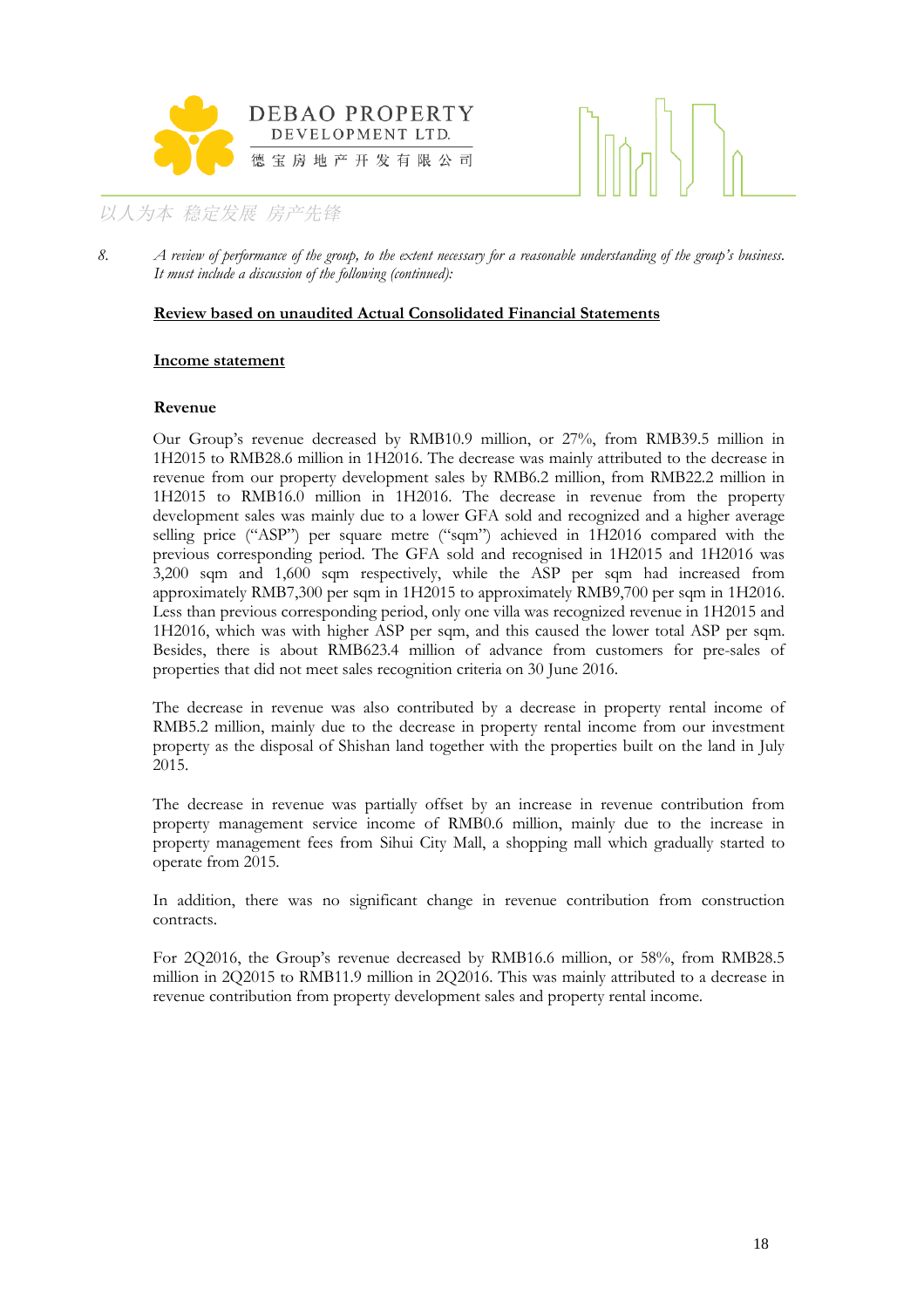



#### **Cost of Sales and Gross Profit**

Our cost of sales is decreased by RMB3.1 million, or 15%, from RMB21.0 million in 1H2015 to RMB17.9 million in 1H2016. This was mainly caused by a decrease in cost of property development sales by RMB6.0 million, which was fairly in line with the decrease of GFA recognised.

Included in the 1H2016 cost of property development sales of our Unaudited Actual Consolidated Financial Statements, was a fair value adjustment which increased the cost of property development sales by RMB0.40 million. The fair value adjustment to the cost of property development sales was mainly due to the application SFRS 103 for the acquisition of the PRC subsidiaries by our Group where, *interalia*, the development properties and property held for sale held by the respective PRC subsidiary would need to be recorded at fair value at the respective dates of acquisition, which is higher than the historical costs. Accordingly, this resulted in a corresponding fair value adjustment to the cost of property development sales when the Group recorded sales for their sold properties during 1H2016.

The quantum of the total fair value adjustments to our cost of property development sales over time would be limited to the aggregate of the excess of attributed fair values of these properties over the corresponding historical book values at the time of acquisition of approximately RMB488.7 million (excluding the offset against estimated deferred tax liability adjustment of approximately RMB122.2 million). As the cumulative fair value adjustments to our cost of property development sales amounted to RMB229.1 million as at end of 1H2016, the aggregate of remaining fair value adjustments to our future cost of property development sales in the Actual Consolidated Financial Statements will only be up to RMB259.6 million **(excluding the offset against estimated deferred tax liability adjustment of approximately RMB64.9 million, which will result in net future fair value adjustments of approximately RMB194.7million only).**

In terms of gross profit margin, our overall gross profit margin decreased from 47% in 1H2015 to 38% in 1H2016, as a result of decrease proportion of property rental income in total revenue, with a higher gross profit margin.

Cost of sales decreased by RMB8.1 million or 76% from RMB16.4 million in 2Q2015 to RMB8.3 million in 2Q2016. This was mainly due to decrease in cost of property development sales caused by the decrease of GFA sold and recognised.

The overall gross profit margin decreased from 43% in 2Q2015 to 30% in 2Q2016, which was mainly due to decrease in gross profit contributions from the property rental income as a result of decrease proportion of property rental income in total revenue.

<sup>8.</sup> *A review of performance of the group, to the extent necessary for a reasonable understanding of the group's business.* It must include a discussion of the following (continued):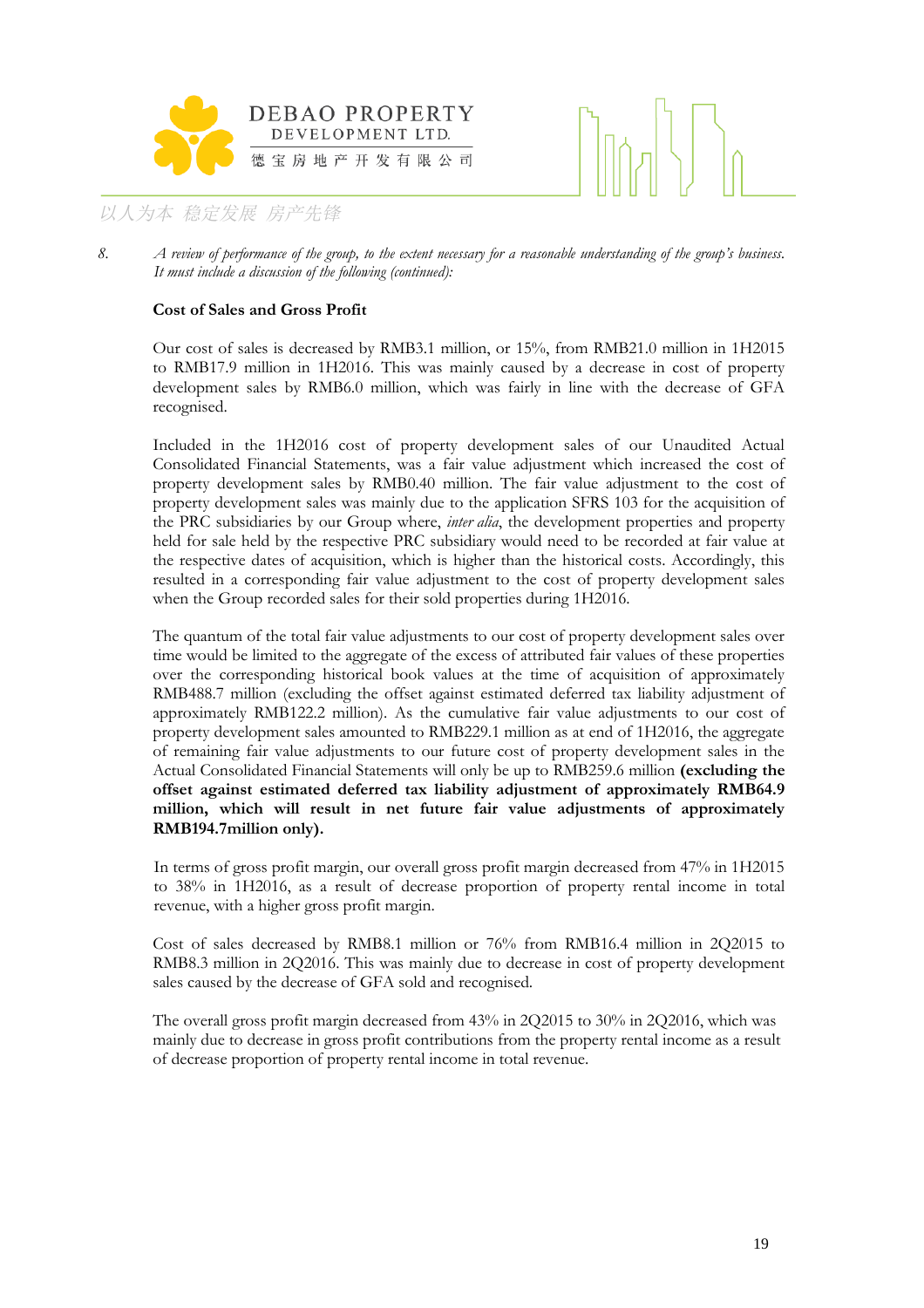



8. *A review of performance of the group, to the extent necessary for a reasonable understanding of the group's business.* It must include a discussion of the following (continued):

With the exclusion of the non-cash fair value adjustment on the cost of property development sales due to the application of SFRS 103 (the **"SFRS 103 Adjustment"**), the Proforma Consolidated Financial Statements gross profit margins attained are at 47% in 1H2015 and 39% in 1H2016 respectively, as well as 43% in 2Q2015 and 33% in 2Q2016. The variance was fairly in line with the Actual Consolidated Financial Statements gross profit margin variances, taking into consideration the said non-cash fair value adjustment on the cost of property development sales.

## **Other Income**

Other operating income, which mainly included interest income, foreign exchange gain and miscellaneous income, and the majority of which is surcharge income from property management services.

Other income increased by RMB62.7 million or approximately 1506% from RMB4.2 million in 1H2015 to RMB66.9 million in 1H2016, which was mainly caused by an increase of RMB64.3 million of foreign exchange gain due to the appreciation of Malaysia Ringgit against US dollar as our Group had invested in Malaysia projects financed from overseas facilities in US dollar. The increase was partially offset by a decrease of interest income caused by a lower interest rate in 1H2016 compared with the previous corresponding period.

## **Selling and Distribution Expenses**

Selling expenses primarily included staff cost, advertising and promotion expenses, sales commissions, sales offices rental expenses and maintenance costs.

The selling and distribution expenses decreased by RMB0.9 million or 16% in 1H2016 and increased RMB0.7 million or 23% in 2Q2016 as compared with the respective periods of last year. The higher selling and distribution expenses in 2Q2016 were due mainly to the expenses incurred for the marketing efforts for the Phase 2 townhouse of Shanshui Longpan (a property development project located at No. 87 North Area, Foshan Household Appliances Industry Base of the National Torch Program, Baini Town, Sanshui District, Foshan City).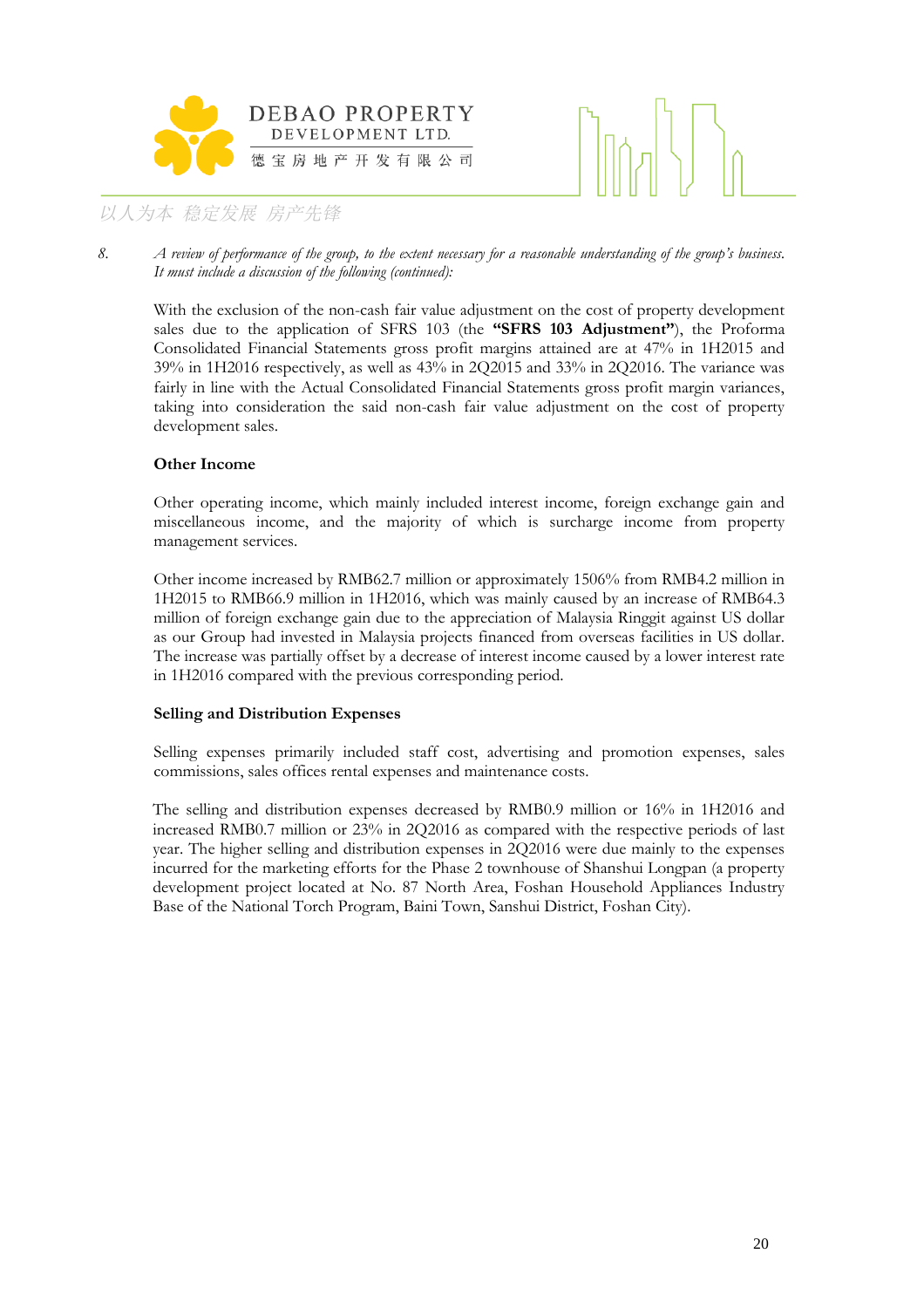



8. *A review of performance of the group, to the extent necessary for a reasonable understanding of the group's business.* It must include a discussion of the following (continued):

## **Administrative Expenses**

Administrative expenses comprise various expenses such as salaries and staff-related expenses of general administrative staff, utilities, depreciation charges for building and office equipment, telecommunication expenses, entertainment expenses, professional fees, travelling expenses, foreign exchange loss and other general office overheads expenses.

The Administrative expenses decreased by RMB1.4 million or 5% in 1H2016 and increased by RMB1.0 million or 8% in 2Q2016 as compared with the respective periods of last year. It was mainly attributable to a decrease of foreign exchange loss as the appreciation of Singapore dollar against RMB. The increase in 2Q2016 was attributable to an increase of staff salaries and staff related expenses to meet staffing needs arising from our projects in Malaysia.

## **Finance Costs**

Finance cost, net of capitalised interest, recorded a decrease of RMB33.7 million in 1H2016 and RMB16.1 million in 2Q2016 over the respective periods in FY2014. The substantial decrease in finance costs was mainly due to the decrease finance cost caused by a lower interest rate in 1H2016 as the people's bank of China had cut interest rates in FY2015 for five times and the decrease of average working capital loan balance (refer to Paragraph 1(b)ii).

#### **Amortisation**

Amortisation relates to the amortisation of prepaid land use rights for our corporate office since 4Q2009. The amortisation is based on 40 year rights of use of the land.

## **Depreciation**

Depreciation relates to the depreciation charge on our properties, plant and equipment.

Depreciation was almost equivalent as to last period.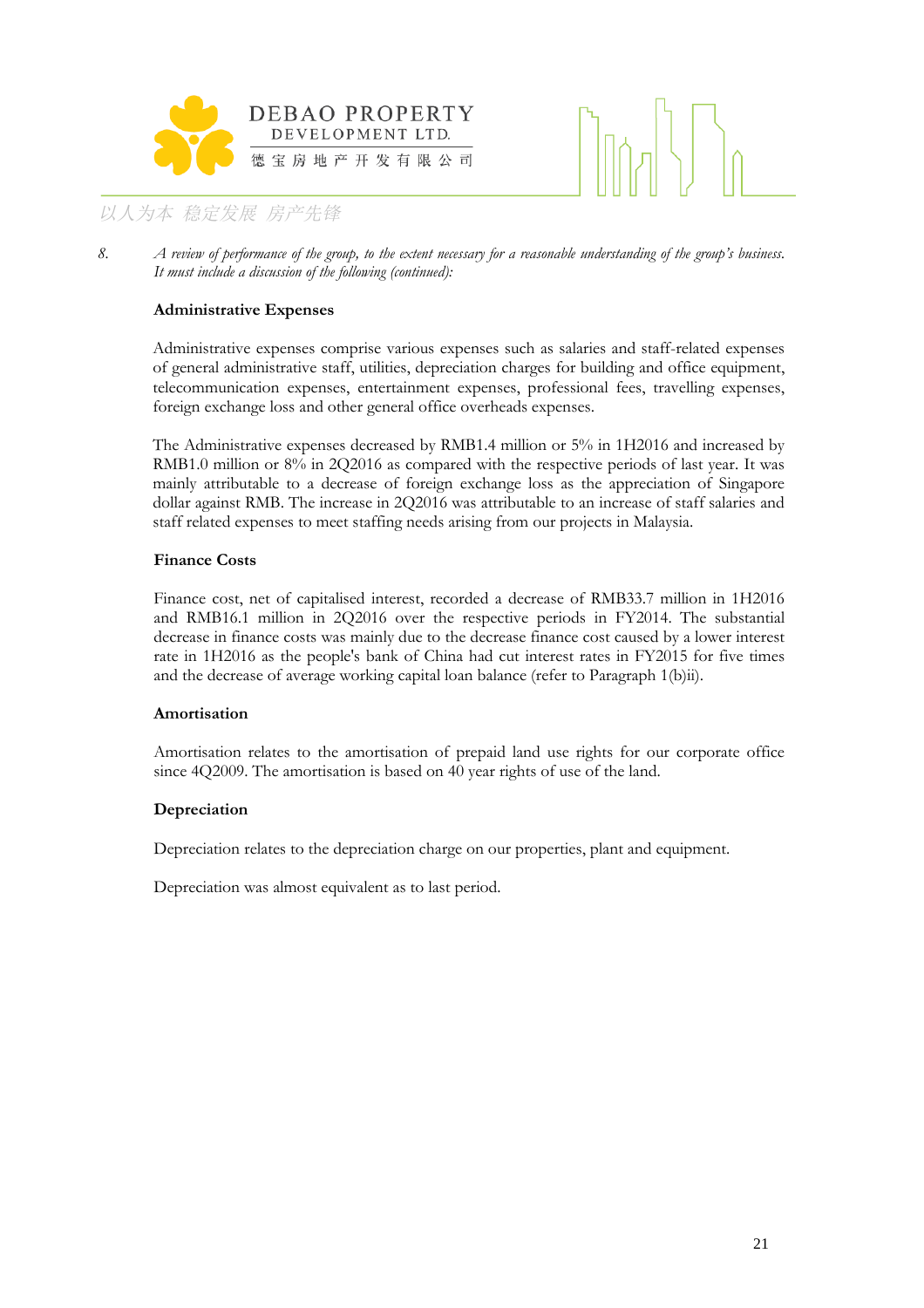



8. *A review of performance of the group, to the extent necessary for a reasonable understanding of the group's business.* It must include a discussion of the following (continued):

## **Income Tax (Expenses) Credit**

Income tax includes statutory enterprise income tax and land appreciation tax ("**LAT**"). Income tax decreased by RMB2.1 million and RMB2.2 million in 1H2016 and 2Q2016 respectively as compared with the corresponding periods in FY2014. The lower income tax expenses were mainly due to decrease of provision of LAT and statutory enterprise income tax for property development sales, in line with a lower GFA recognised as aforesaid.

The Proforma Consolidated Financial Statements has a higher income tax expense compared to the Actual Consolidated Financial Statements, and was mainly due to the estimated deferred tax liability adjustment on the pertained fair value notional adjustment to the cost of property development (please refer to Paragraph 8 – Cost of Sales).

#### **Net Profit (Loss)**

With the above, the Group recorded a net profit of RMB13.2 million in 1H2016 and a net loss ofRMB19.4 million in 2Q2016 respectively. The Proforma Consolidated Financial Statements, which excludes the notional adjustment, effects a better comparability of the Group's performance, has presented a net profit of RMB13.6 million in 1H2016 and net loss of RMB19.1 million in 2Q2016 respectively.

#### **Statement of Financial Position**

#### **Current Assets**

Current assets comprise mainly development properties, properties held for sale, cash and bank balances, trade and other receivables and amount due from customers for contract works. Our current assets as at the end of FY2015 and 1H2016 amounted to approximately RMB3,467.5 million and RMB3,505.0 million respectively.

The largest component of our current assets was development properties, which amounted to approximately RMB2,005.6 million and RMB2,571.2 million as at the end of FY2015 and 1H2016 respectively. Development properties, which include the cost of land, interest capitalised, and related costs, accounted for approximately 58% and 64% of our current assets as at the end of FY2015 and 1H2016 respectively. The RMB565.7 million or 28% increase in development properties was mainly due to the increase of cost of land for Malaysia Imbi land and development costs for the Sihui City Mall project and the high rise and phase(ii) villas of Shanshui Longpan project which have been launched for pre-sale in November 2015.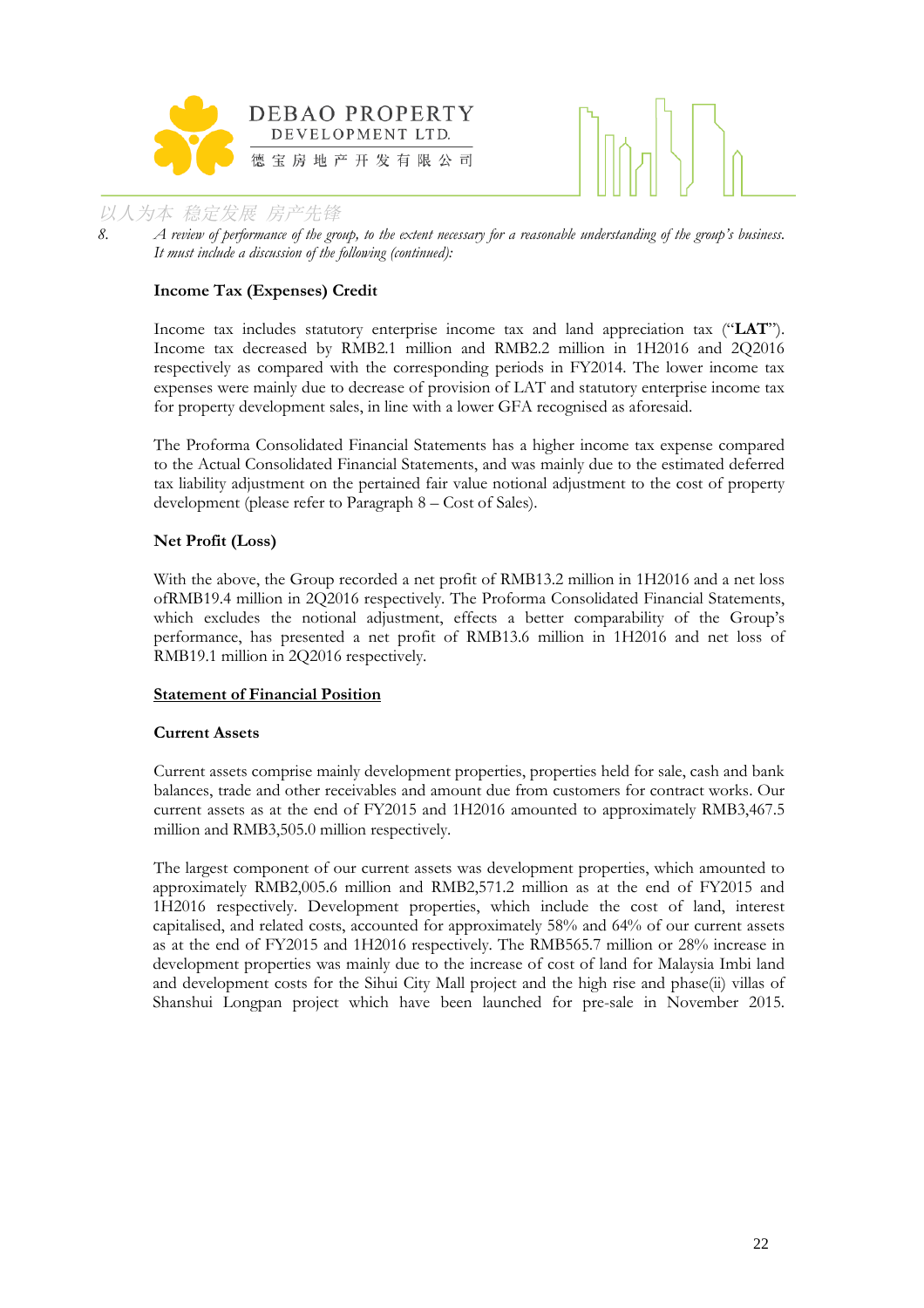



8. *A review of performance of the group, to the extent necessary for a reasonable understanding of the group's business.* It must include a discussion of the following (continued):

Properties held for sales amounted to RMB459.6 million and RMB458.3 million as at the end of FY2015 and 1H2016 respectively, which include properties of Jiangnan Mingju Phases 5 and 6, and Phase 1, Phase 1 (ii) Villas and phase 3 high-rise of Shanshui Longpan and part of Sihui City Mall.

The Group's cash and bank balances as at 30 June 2016 increased by RMB25.8 million or 15% to RMB203.2 million as compared with 31 December 2015, which was primarily attributable to the net cash from financing activities of RM348.6 million and partially offset by the net cash used in operating activities of RMB322.1 million, and net cash used in investing activities of RMB9.1 million respectively.

In addition, restricted cash stood at RMB444.7 million and RMB401.8 million as at end of 1H2016 and FY2015 respectively. The increase was due to increase of RMB85.5 million pledged for bank loan, partially offset by payment of RMB42.6 million security deposit for the development of properties.

Trade and other receivables stood at approximately RMB536.1 million and RMB514.6 million at the end of FY2015 and 1H2016 respectively. The decreases of RMB21.5 million in trade and other receivables were mainly due to collection the balance of consideration for property sales of RMB74.6 million, partially offset by addition of RMB36.4 million for the acquisition of 5 parcels of land of Malaysia Plaza Rakyat Project and RMB16.7 million for prepayment of presale tax. RMB192.5 million has been presented as non-current assets as the deposit or prepayment will be refunded or recovered above one year.

Amount due from customers for contract works stood at both RMB0.6 million as at end of FY2015 and 1H2016 respectively. These amounts pertain to construction contracts that have yet to be billed to our construction contract customers.

## **Non-current assets**

Non-current assets comprised mainly investment properties, joint venture, plant and equipment. As at the end of FY2015 and 1H2016, our non-current assets had an aggregate net book value of approximately RMB2,658.9 million and RMB2,712.1 million respectively.

The investment properties are held to earn rental income and/or for capital appreciation. Our investment properties comprised mainly our Debao Hotel Complex together with the adjacent land and underground carparks, commercial premises located in Debao Garden and Jiangnan Mingju, carparks located in Debao Garden, and plant, equipment and land use rights in Danzao, Shanshui Longpan Hotel buildings, phase 3 club of Shanshui Longpan, office building and carparks located at Liaoyuan Road, Tianjin Boulevard buildings and Sihui City Mall. The net book value of our investment properties was approximately RMB2,442.0 million and RMB2,452.0 million as at the end of FY2015 and 1H2016, which accounted for approximately 92% and 90% of our non-current assets as at the end of FY2015 and 1H2016 respectively. The increase of RMB10.1 million in the investment properties was office building and carparks located at Liaoyuan Road of RMB9.7 million transferred from development properties, and the redevelopment expenditure of Tianjin Boulevard project.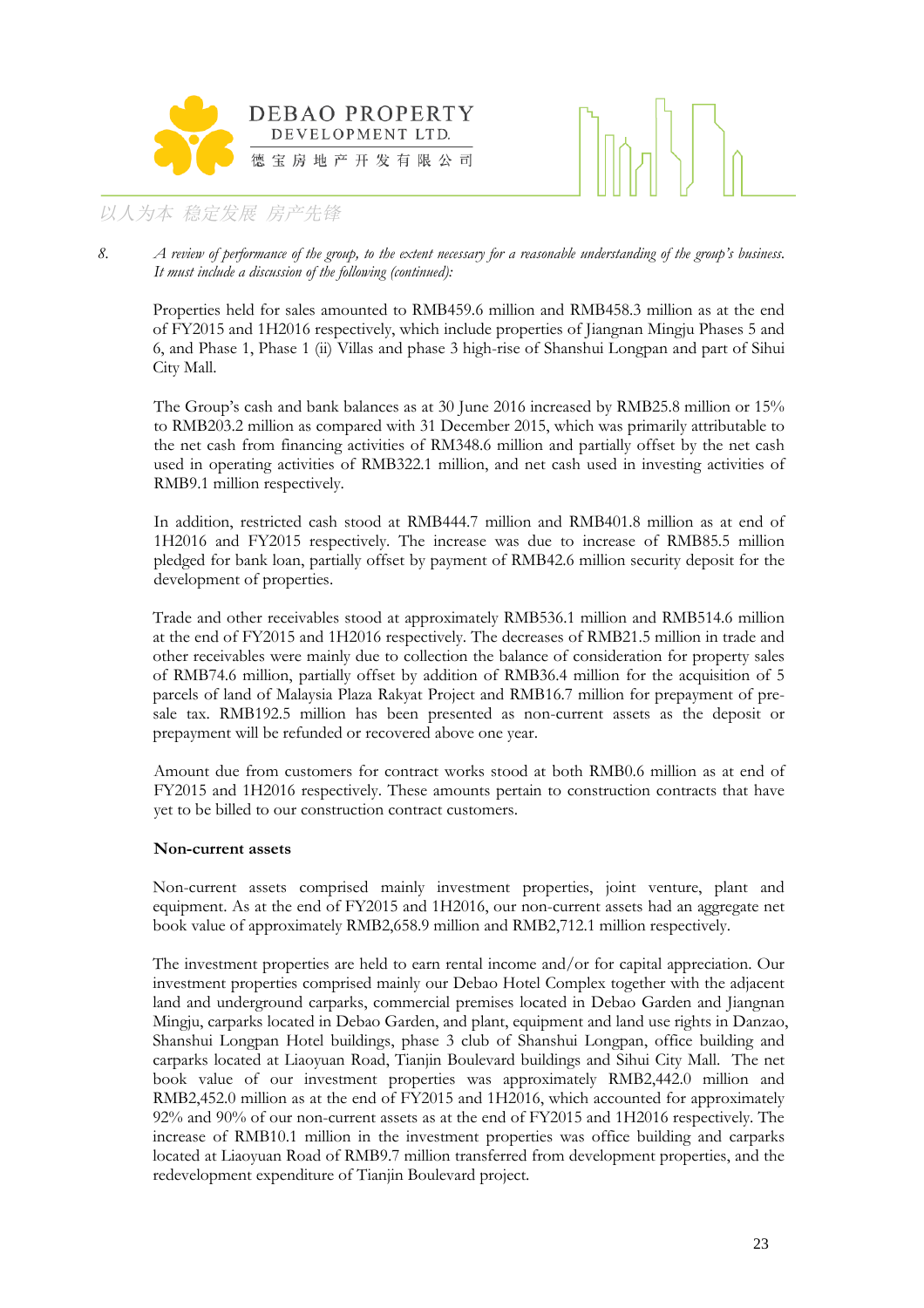



8. *A review of performance of the group, to the extent necessary for a reasonable understanding of the group's business.* It must include a discussion of the following (continued):

The prepaid land use right, and property, plant and equipment decreased by RMB0.7 million was mainly due to amortisation/depreciation charge of RMB1.7 million for 1H2016, which was partially offset by purchase of office equipments and vehicle.

The joint venture represents the Group's proportionate contribution to purchase of lands for the joint venture.

## **Current liabilities**

Trade and other payables, which mainly comprised of amounts payable to contractors and suppliers and advance receipts from property development sales, stood at approximately RMB1,239.1 million and RMB1,485.3 million at the end of FY2015 and 1H2016 respectively. The increase of RMB246.2 million in trade and other payables was mainly due to (a) addition of RMB189.4 million from customers for pre-sales of properties that did not meet sales recognition criteria; and (b) an increase of RMB56.8 million in account payables to contractors by property development and construction subsidiaries in line with the progress of the projects, such as Shanshui Longpan and Sihui City Project.

## **Bank and Other Loans**

Please refer to item 1(b)(ii).

## **Shareholders' equity**

Equity is comprised of share capital, translation reserve, non-controlling interest and retained earnings. The non-controlling interest pertains to 32% shareholding held by the minority interest in a PRC subsidiary, Guangxi Hezhou Deneng Mining Co., Ltd, and 42.2% shareholding held by the minority interest in a PRC subsidiary, Tianjin Hotel Street Co, Ltd, and 38% shareholding held by the minority interest in a Malaysian subsidiary, Profit Consortium Sdn Bhd .

At the end of FY2015 and 1H2016, shareholders'equity amounted to RMB1,498.2 million and RMB1,469.4 million respectively. The increase in equity was mainly due to the comprehensive loss incurred in the current period.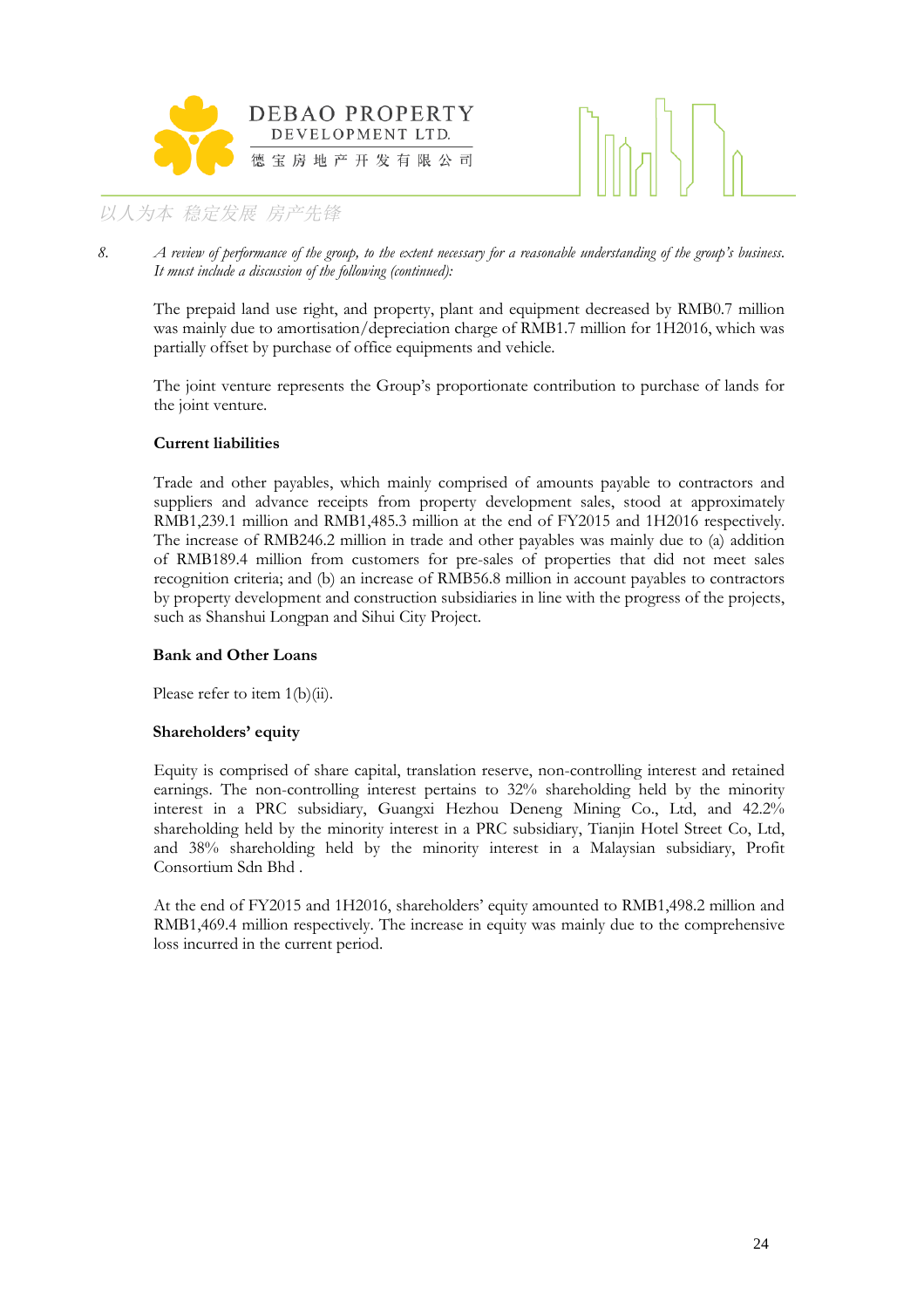



## **Cash flow statement**

Our Group has a net cash outflow from operating activities of RMB322.1 million during 1H2016, which comprised of operating cash outflows before movements in working capital of RMB18.7 million, adjusted for net working capital used from operations of RMB206.6 million and net of finance cost and interest received as well as income tax paid of RMB89.9 million and RMB7.0 million respectively. The net working capital outflows were mainly due to the increase in development properties as explained above, partially offset by increase in trade and other payables and decrease in trade and other receivables (also as explained above) during the current reporting period.

The net cash outflows from investing activities of RMB9.1 million mainly pertained to the addition of investment properties, office equipments and vehicle and prepayment to joint venture in Malaysia in 1H2016.

The Group recorded a net cash inflow from financing activities of RMB348.6 million during 1H2016. This was mainly due to new loans raised of RMB583.0 million, partially offset by repayment of RMB190.5 million bank and other loans and the addition of RMB42.9 million pledged cash,

With the above, the Group has a net increase in cash and cash equivalents of RMB17.4 million for 1H2016.

*9. Where a forecast, or a prospect statement, has been previously disclosed to shareholders, any variance between it and the actual results.* 

The results are in line with the general prospect commentary previously disclosed to shareholders in the results announcement for the full year ended 31 December 2015 and period ended 31 March 2016.

<sup>8.</sup> *A review of performance of the group, to the extent necessary for a reasonable understanding of the group's business.* It must include a discussion of the following (continued):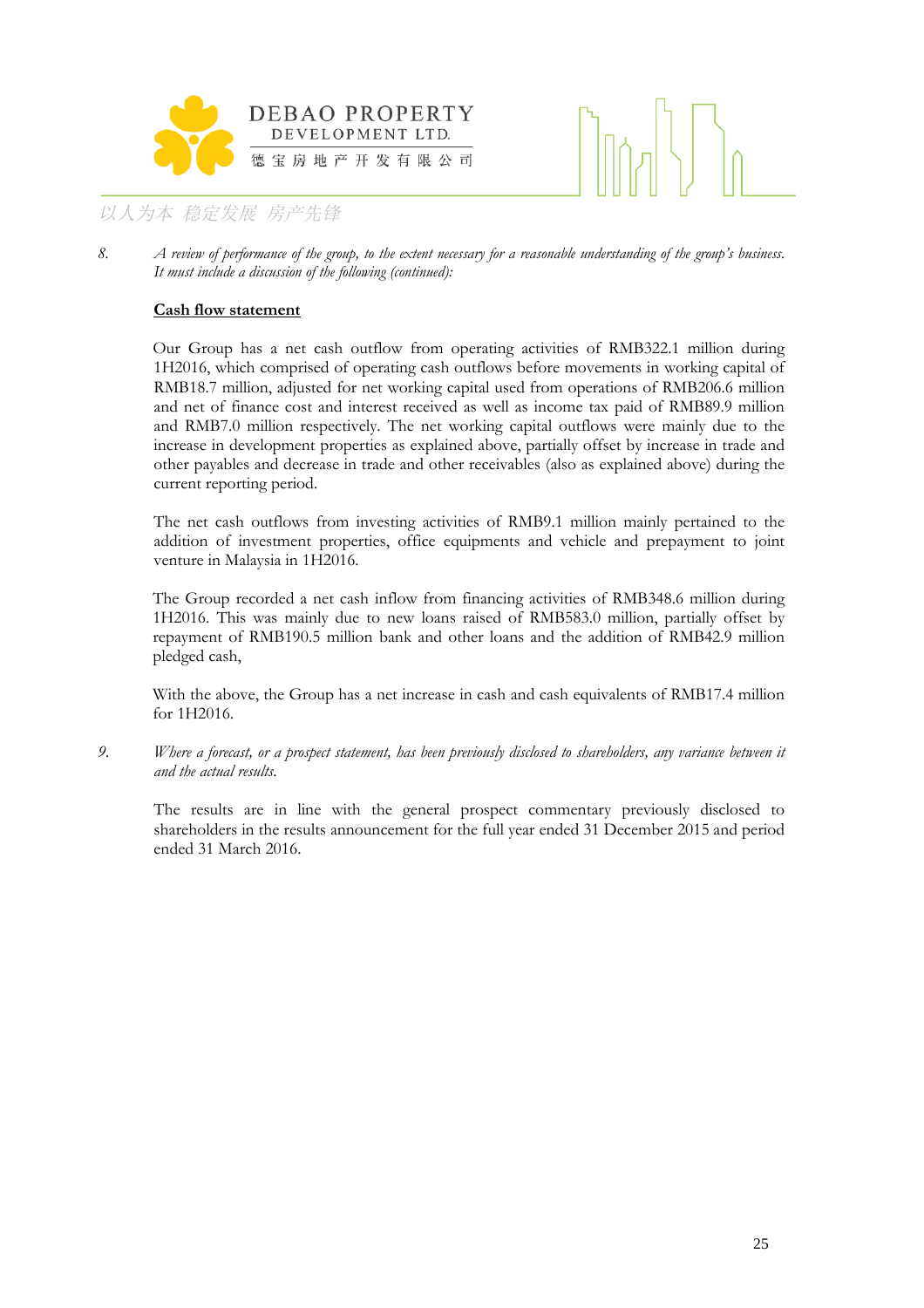



10(a). A commentary at the date of the announcement of the significant trends and competitive conditions of the *industry in which the group operates and any known factors or events that may affect the group in the next reporting period and the next 12 months.* 

## **Market Outlook**

Chinese central government and local government have taken some positive measures to stimulate resident's expenses on property in 2016 and aimed at ensuring the healthy development of property market. Thus we have observed that transacted property average selling prices per sqm in Foshan has increased of 10.86% during the current reporting period, from RMB8,400 per sqm(1) in 1H2015 to RMB9,312 per sqm(1) in 1H2016. Moreover, transaction volumes have increased from 6.8627 million $\alpha$  in 1H2015 to 7.8850 million $\alpha$  in 1H2016, an increase of approximately 14.90%.

## **Project Updates**

As at 30 June 2016, the Group has five development projects with a gross floor area ("GFA") of approximately 1.91 million sqm under development and approximately 0.5 million sqm of land held for future development, including four project located at Kuala Lumpur in Malaysia, Project Kuchai Lama(Joint Venture), Project Cheras Mahkota(Joint Venture), Imbi Land and Project Plaza Rakyat. These are expected to be separately completed in various phases up to 2022, providing us with secure and visible business growth opportunities in the foreseeable future. For Imbi Land, we have gotten the certificate of land use right and submitted the final design to the government for approval. In relation to commercial projects, apart from Sihui City Mall-a residential and shopping mall development project, the Group has a redevelopment project (hotel and shopping mall) in Tianjin Heping District, Nanshi Hotels Street (天津市和 平区南市旅馆街)-Tianjin Boulevard. At the same time, the Group will continue to source for quality and commercially viable new land reserves both in China and overseas, including retail mall development, redevelopment of industrial land as well as tourism development projects.

## **Shanshui Longpan, Phase 1 and Phase 1(ii) villas**

The Shanshui Longpan, Phase 1 and Phase 1(ii) villas have a saleable GFA of approximately 69,900 sqm (revised) and 36,300 sqm (revised) respectively, of which approximately 69,900 sqm and 36,300 sqm have launched for pre-sales. Starting from October 2011, the Group has handed over those completed units of Phase 1 villas to the buyers in batches. We have also commenced the handover of the Phase 1(ii) villas in batches since October 2012.

## **Shanshui Longpan, Phase 2(i) Villas**

Phase 2(i) Villas of Shanshui Longpan, have a GFA of approximately 42,400 sqm, of which approximately 34,206 sqm have been launched for pre-sales and approximately 20,388 sqm have contracted intention to purchase as at 30 June 2016.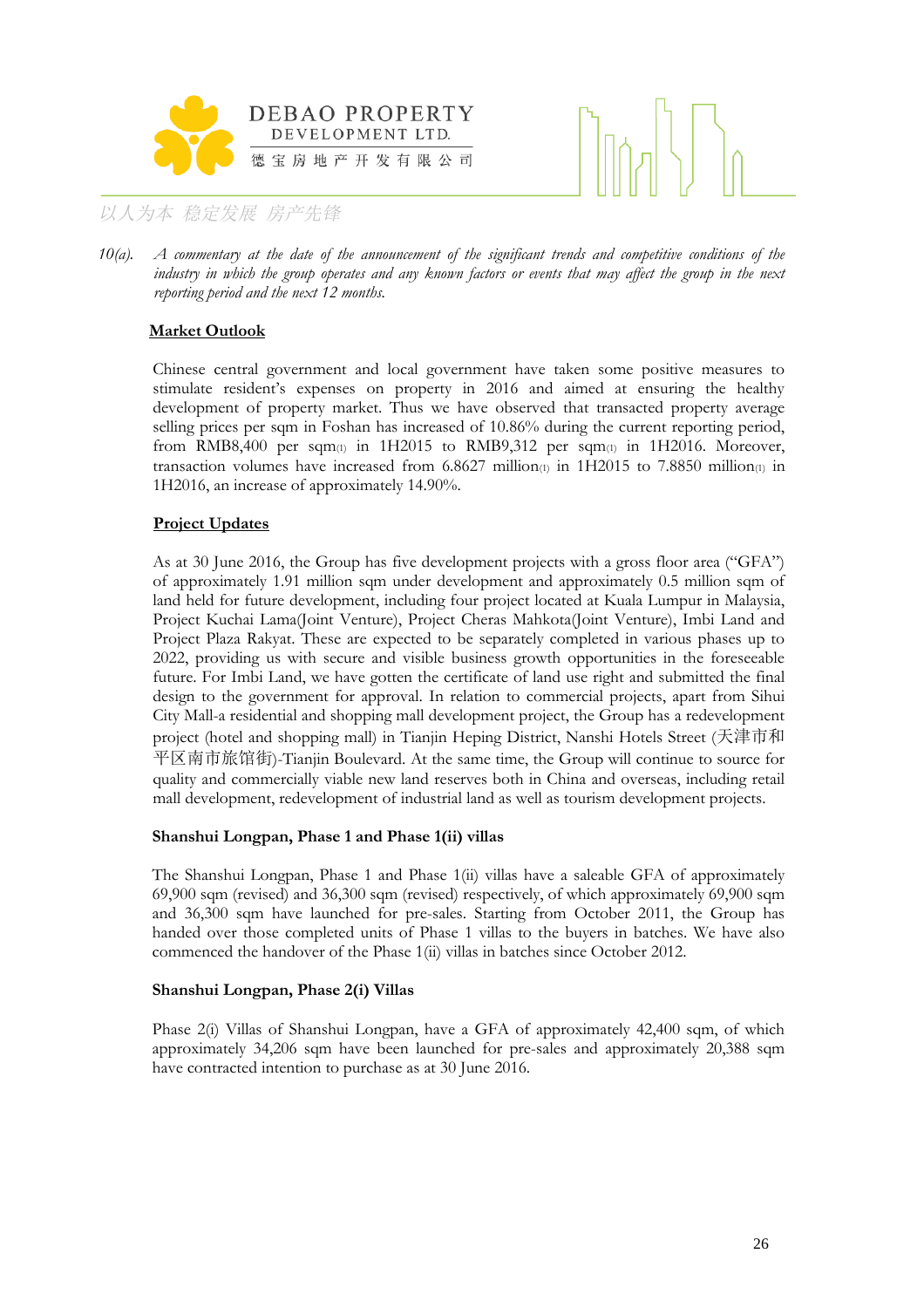



10(b). A commentary at the date of the announcement of the significant trends and competitive conditions of the *industry in which the group operates and any known factors or events that may affect the group in the next reporting period and the next 12 months (continued).* 

## **Shanshui Longpan, Phase 3 high rise Flats No.1-10**

Phase 3 high rise of Shanshui Longpan, the construction works of which started since March 2013, have a GFA of approximately 710,000 (revised) sqm, of which approximately 80,000 sqm have been launched for pre-sales and approximately 64,365 sqm have contracted intention to purchase as at 30 June 2016.

## **Sihui City Mall**

Sihui City Mall have a GFA of approximately 155,100 (revised) sqm, of which approximately 133,863 sqm have been launched for pre-sales and approximately 40,464 sqm have contracted intention to purchase as at 30 June 2016.

## Jin Long Garden – South Zone (Phase 2)

The total saleable GFA of Jin Long Garden – South Zone (Phase 2) is approximately 83,700 sqm (revised), of which approximately 83,700 sqm have been launched for pre-sales (in stages) and some of those completed units have been handed over to the buyers since early July 2012.

The accumulated sales/pre-sales $\varphi$  status of our projects as at 30 June 2016 are as follows :

| Projects                     | Sales/Pre-sales Value<br>- RMB'000 | Sales/Pre-sales GFA<br>$-Sq$ m | Approximate<br>$ASP/Sq$ m – RMB | Estimated<br>Percentage of |
|------------------------------|------------------------------------|--------------------------------|---------------------------------|----------------------------|
|                              |                                    |                                |                                 | Completion                 |
| Shanshui Longpan Phase 1     |                                    |                                |                                 |                            |
| Villas                       | 741,817                            | 52,598                         | 14,104                          | 99%-100%                   |
| Phase<br>Shanshui<br>Longpan |                                    |                                |                                 |                            |
| 1(ii) Villas                 | 268,622                            | 16,235                         | 16,546                          | 100%                       |
| Jin Long Garden - South      |                                    |                                |                                 |                            |
| Zone                         | 802.696                            | 78.798                         | 10.187                          | 100%                       |
| Jiangnan Minju Phases 5 and  |                                    |                                |                                 |                            |
| 6                            | 987,088                            | 144,985                        | 6,808                           | 100%                       |
| Shanshui Longpan Phase 3     |                                    |                                |                                 |                            |
| High Rises Flats No.1-10     | 309,289                            | 64.365                         | 4,805                           | 100%                       |
|                              |                                    |                                |                                 |                            |
| Sihui City Mall              | 272,514                            | 40.464                         | 6,735                           | 99%-100%                   |
| Shanshui Longpan Phase 2(i)  |                                    |                                |                                 |                            |
| Villas                       | 146,222                            | 20,388                         | 7,172                           | 70%                        |
|                              |                                    |                                |                                 |                            |
| Total                        | 3.528.248                          | 417.833                        | 8.444                           | <b>NA</b>                  |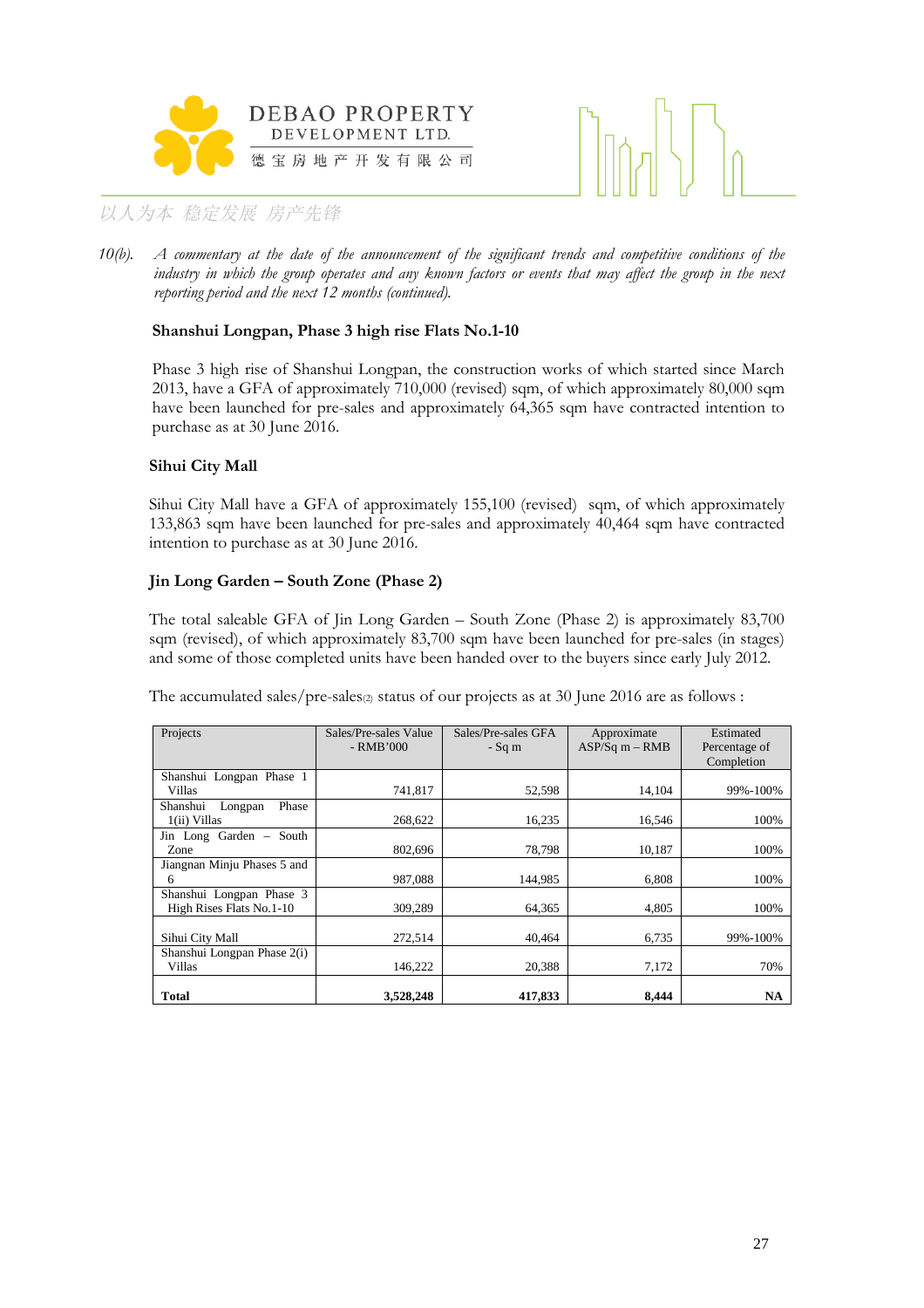



10(b). A commentary at the date of the announcement of the significant trends and competitive conditions of the *industry in which the group operates and any known factors or events that may affect the group in the next reporting period and the next 12 months (continued).* 

The sales/pre-sales<sup>(2)</sup> of our projects for 1H2016 are as follows:

| Projects                  | Sales/Pre-sales Value | Sales/Pre-sales GFA | Approximate      | Estimated     |
|---------------------------|-----------------------|---------------------|------------------|---------------|
|                           | $-RMB'000$            | - Sq m              | $ASP/Sq$ m – RMB | Percentage of |
|                           |                       |                     |                  | Completion    |
| Shanshui Longpan Phase 1  |                       |                     |                  | 99%-100%      |
| Villas                    |                       |                     |                  |               |
| Shanshui Longpan<br>Phase | 17,665                | 1,160               | 15,231           | 100%          |
| 1(ii) Villas              |                       |                     |                  |               |
| Jin Long Garden - South   | 4.668                 | 326                 | 14.334           | 100%          |
| Zone                      |                       |                     |                  |               |
| Jiangnan Minju Phases 5   | 1,746                 | 179                 | 9.777            | 100\%         |
| and 6                     |                       |                     |                  |               |
| Shanshui Longpan Phase 3  | 42,226                | 10,146              | 4,162            | 100%          |
| High Rises Flats No.1-10  |                       |                     |                  |               |
|                           | 60,634                | 11.874              | 5,107            | 99%-100%      |
| Sihui City Mall           |                       |                     |                  |               |
| Phase<br>Shanshui Longpan | 90,436                | 12,555              | 7,203            | 70%           |
| 2(i) Villas               |                       |                     |                  |               |
|                           | 217,375               | 36,238              | 5,999            | <b>NA</b>     |
| Total                     |                       |                     |                  |               |

The sales/pre-sales(2) of our projects for 2Q2016 are as follows:

| Projects                                             | Sales/Pre-sales Value<br>- RMB'000 | Sales/Pre-sales GFA<br>$-Sq$ m | Approximate<br>$ASP/Sq$ m – RMB | Estimated<br>Percentage of<br>Completion |
|------------------------------------------------------|------------------------------------|--------------------------------|---------------------------------|------------------------------------------|
| Shanshui Longpan Phase 1<br>Villas                   | ۰                                  |                                |                                 | 99%-100%                                 |
| Shanshui<br>Phase<br>Longpan<br>1(ii) Villas         | ۰                                  | ۰.                             |                                 | 100%                                     |
| Jin Long Garden - South<br>Zone                      | 3,325                              | 204                            | 16,273                          | 100%                                     |
| Jiangnan Minju Phases 5 and<br>6                     | 874                                | 90                             | 9,711                           | 100%                                     |
| Shanshui Longpan Phase 3<br>High Rises Flats No.1-10 | 30,130                             | 7,290                          | 4,427                           | 100%                                     |
| Sihui City Mall                                      | 36,583                             | 8,714                          | 4,198                           | 99%-100%                                 |
| Phase<br>Shanshui Longpan<br>2(i) Villas             | 65,304                             | 8.930                          | 7.313                           | 70%                                      |
| Total                                                | 136.216                            | 25,228                         | 5.400                           | NA.                                      |

Pursuant to the effect of INT FRS 115, the sales for Jiangnan Minju Phases 5 and 6, and Shanshui Longpan Phase 1 and 1(ii) villas and parts of Phase 3 High Rises in 2016 have been recognised as revenue in the current reporting periods. The accumulated sales for Jin Long Garden – South Zone (Phase 2) (a 55% joint-ventured project) have also been be recognised in 2015 when handed over.

Barring unforeseen circumstances, the Board of Directors is cautiously optimistic of the Group's performance in 2016, based on the continual sales activities of Shanshui Longpan, Jin Long Garden South Zone (Phase 2), Jiangnan Mingju Phases 5 and 6 and Sihui City Mall.

*(1)Sourcefrom B ureau of H ousingandUrban-RuralD evelopment of Foshan (http://www.fsjw.gov.cn/spfx s/sjtj/)*

(2) Sales/pre-sales with certainty on receipt of purchase consideration, including those not ready for handover or key collection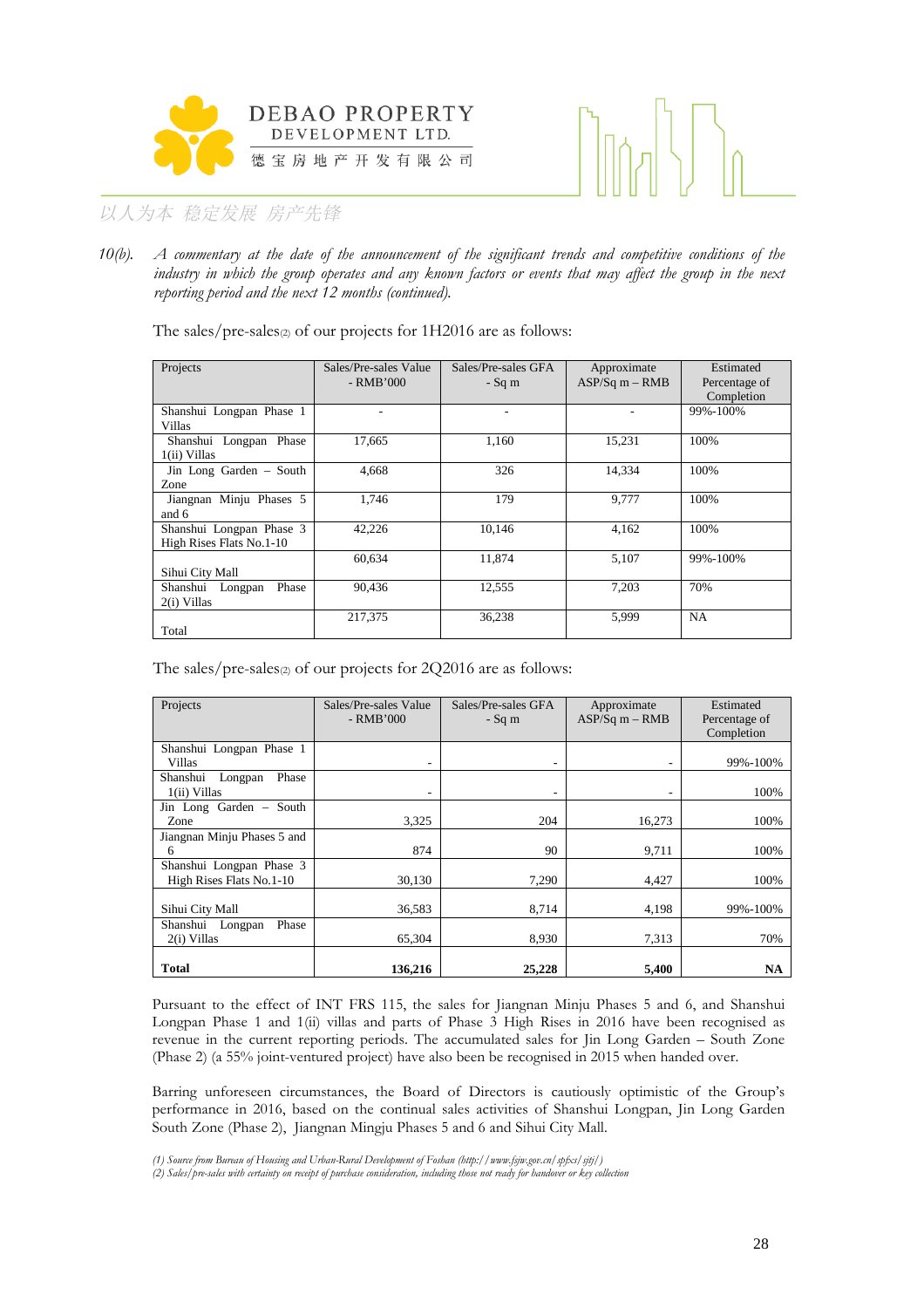

| 11. | Dividend |
|-----|----------|
|     |          |

| $\left( a\right)$ | Current Financial Period Reported on |
|-------------------|--------------------------------------|
|                   | None.                                |

 $(b)$ Corresponding Period of the Immediately Preceding Financial Year

None.

 $(c)$ Date payable

Not applicable.

Books closure date  $(d)$ 

Not applicable.

If no dividend has been declared/recommended, a statement to that effect.  $12.$ 

There is no dividend has been declared/recommended.

 $13.$ **Interested Person Transactions** 

|                             | Aggregate value of all      |                              |
|-----------------------------|-----------------------------|------------------------------|
|                             | interested person           |                              |
|                             | transactions during the     |                              |
|                             | financial period under      | Aggregate value of all       |
|                             | review (excluding           | interest person transactions |
|                             | transactions less than      | conducted under              |
|                             | S\$100,000 and transactions | shareholders' mandate        |
|                             | conducted under             | pursuant to Rule 920         |
|                             | shareholders' mandate       | (excluding transaction less  |
|                             | pursuant to Rule 920)       | than S\$100,000)             |
| Name of interested person   | 1H2016                      | 1H2016                       |
| Zhong Yu Xin <sup>(1)</sup> | S\$ 293,871 <sup>(2)</sup>  |                              |

ן ישען<br>| <u>ו</u>יעשן

 $\left\{ \left| \right. \right. \left. \right\}$ 

Notes:

- (1) Mr Zhong Yu Xin is the brother of our Executive Director, Mr Zhong Yu Zhao.
- (2) Lease of Debao Hotel.